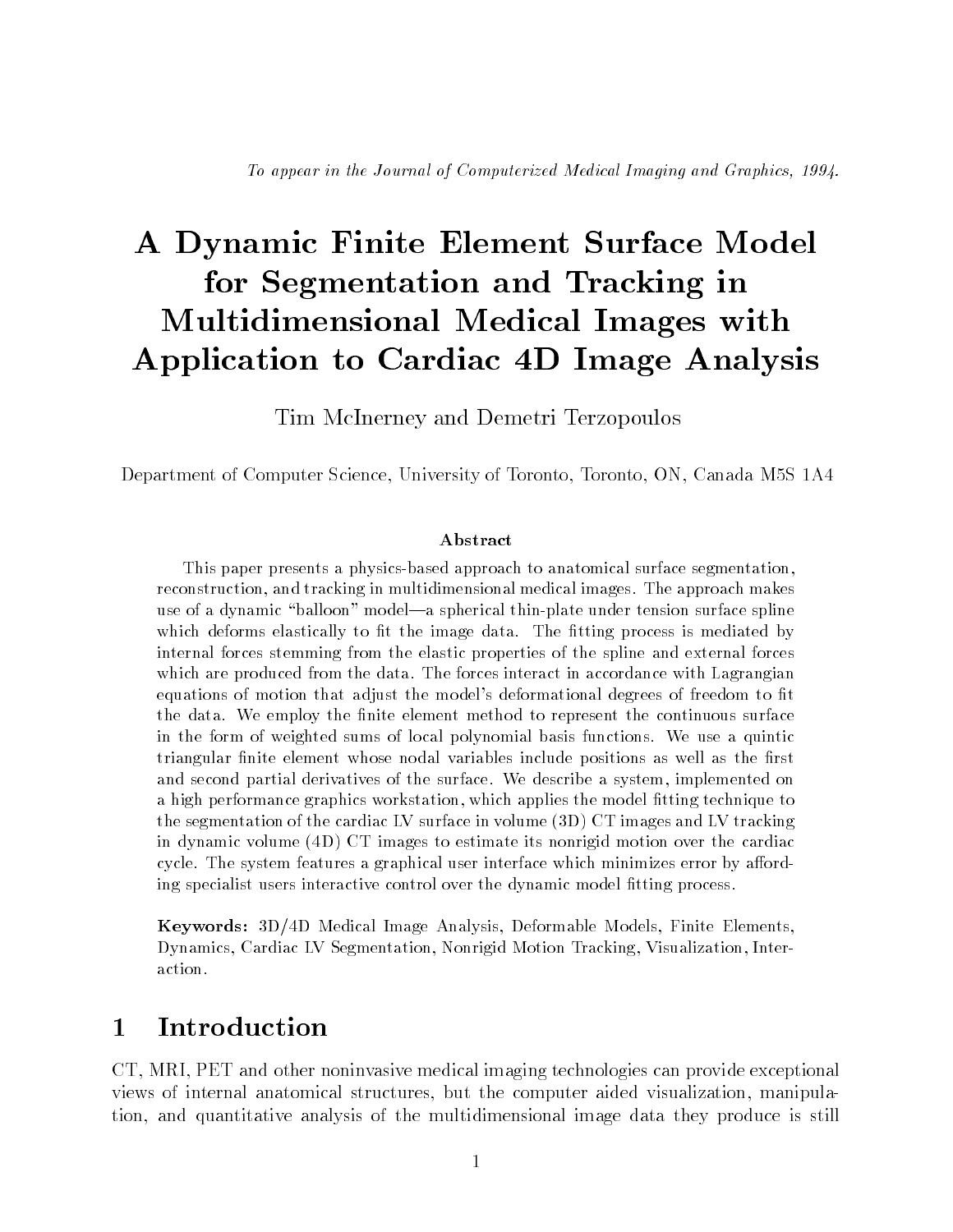limited. State-of-the-art medical imagers generate massive databases of static volume (3D) and dynamic volume  $(4D)$  images. These data sets, which usually suffer from sampling artifacts, spatial aliasing, and noise, are essentially \blocks of granite" with meaningful embedded structures. An important problem is to extract the surface elements belonging to an anatomical structure (the segmentation step) and to integrate these surface elements into a globally coherent surface model of the structure (the reconstruction step). Certain diagnostic procedures also require the tracking and deformation analysis of nonrigidly moving anatomical surfaces; e.g., the stretching of the left ventricle (LV) during the cardiac cycle is directly related to heart condition. The ease and accuracy of such procedures can be critically dependent upon the model used. Dynamic models are needed which are robust against noise-corrupted data and which are capable of accurately representing the complex geometries of anatomical surfaces while permitting the quantitative measurement of highly nonrigid tissue kinematics.

This paper describes a physics-based modeling approach that addresses the surface segmentation and reconstruction problems, as well as the geometric analysis and nonrigid motion estimation problems. We develop a dynamic, elastically deformable surface model whose deformation is governed by basic laws of nonrigid motion. The formulation of the motion equations includes a strain energy, simulated forces, and other physical quantities. The surface strain energy stems from a thin-plate under tension variational spline. Deformation results from the action of internal spline forces which impose surface continuity constraints and external forces which fit the surface to the image data. The inherently dynamic formulation of the model makes it suitable both for static anatomical surface reconstruction and for problems involving the reconstruction and tracking of nonrigidly moving organs.

To deal with closed anatomical surfaces, we formulate a deformable \balloon" model that is topologically isomorphic to a sphere. We employ the finite element method to spatially discretize the balloon, uniformly tessellating it into a set of connected triangular element domains. The finite element method provides an analytic, piecewise polynomial surface representation that is  $(C<sup>1</sup>)$  continuous across triangles. We use a quintic finite element whose nodal variables include not only the nodal positions, but also the first and second parametric partial derivatives of the surface. The element is naturally suited to the surface energy functional because these same partial derivatives occur in the thin-plate under tension energy expression. The existence of parametric derivative nodal variables facilitates the computation of the differential properties of the modeled surface. In particular, the nodal variables and their time derivatives can be useful for computing the surface curvature, enclosed volume, and motion properties of anatomical surfaces.

We have implemented a system on a high performance graphics workstation which applies the dynamic model fitting technique to the segmentation of the LV surface in cardiac volume (3D) CT images and LV tracking in dynamic volume (4D) CT images in order to estimate nonrigid LV motion over the cardiac cycle. The system includes a graphical user interface which provides interactive visualization and affords control over the model fitting process. The interface allows a user to select the initial size and location of the model and to exert interactive forces on the model as it deforms to fit the data. This type of interactive control is desirable in medical image analysis applications where there is low tolerance for inaccuracy, because it allows specialist users to exploit their knowledge to correct model fitting errors.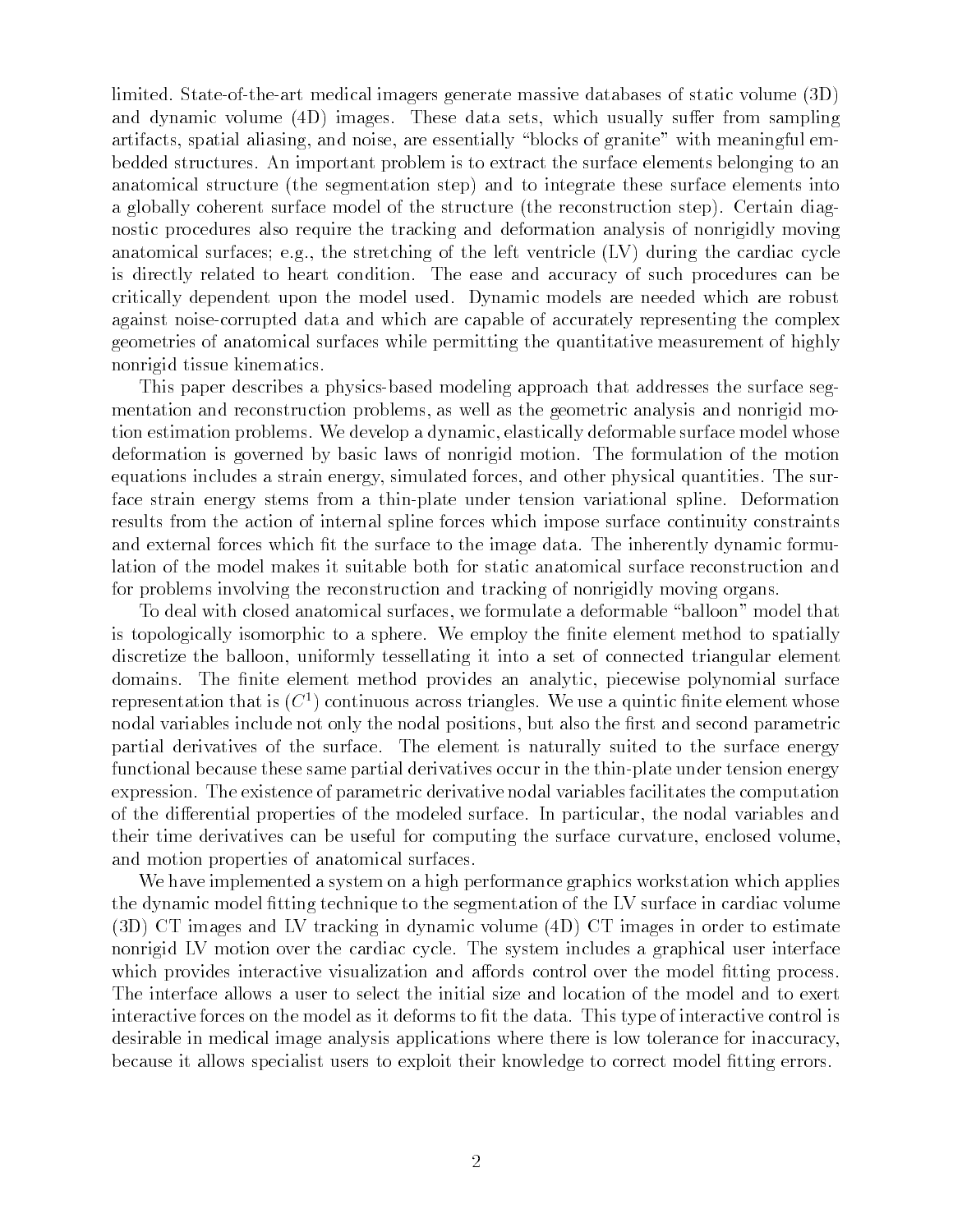#### **Background**  $\bf{2}$

The literature on segmentation and surface reconstruction in 3D medical images includes both manual and automatic techniques. The dominant manual method is slice-editing. In manual slice-editing a skilled operator, using a computer mouse, pen, or trackball traces the region of interest on each slice of the volume. This labor intensive method suffers from many drawbacks, such as difficulties in achieving reproducible segmentation results, difficulties in comparing measurements from different operators, and difficulties deducing 3D structure from 2D slices. The technique can be speeded up and made more reproducible, however, through the use of contour extraction methods such as interactive snakes [1, 2].

The traditional automatic segmentation methods, such as density thresholding and the application of (2D or 3D) edge operators, have many well-known problems. Edge detection and the more recent marching cube [3] technique reduce volume data into something that is more readily displayed through 3D graphics, such as surface elements. However, they employ only the local properties of the image data; hence, they raise the difficult problem of establishing the connectivity of surface trace elements in order to assemble sensible global surface structures  $[4]$ . These difficulties have prompted some researchers to settle for merely visualizing the volume data in its original form using morphology [5] or volume rendering techniques [6]. Unlike global surface models, however, these voxel-display representations do not attempt to capture the geometric structure of anatomical structures; hence, they do not treat the data in a manner consistent with the physical properties of the imaged objects.

Deformable surface models are a promising approach to extracting anatomically meaningful structures from volume data. The dynamic form of the deformable model fitting technique described in this paper was first introduced by Terzopoulos, Witkin, and Kass [7]. They proposed a dynamic deformable cylinder model constructed from generalized splines, along with force field techniques to fit the model to image data. This dynamic approach is being pursued by several researchers in computational vision [8, 9, 10, 11, 12, 13, 14]. The use of finite element representations for variational problems in vision were first explored in  $[15]$ . Our formulation applies the finite element method to the thin-plate under tension spline proposed in  $[16]$  in order to derive discrete nonrigid dynamics equations. The finite element representation yields piecewise continuous deformable surface models that generally require fewer variables for similar accuracy compared to finite difference approaches.

Our work is related to that of Young [17][18] and Cohen and Cohen [19, 20] who also develop 3D deformable surface models which are based on the thin-plate under tension spline. Young fits an open bicubic Hermitian finite element based surface to the 3D locations of the coronary arteries at diastasis. The parameters of the time-varying displacement field were then fitted to the tracked displacements of the bifurcation points of the coronary arteries. Cohen and Cohen fit a cylindrical, bicubic Hermitian finite element based surface to MRI images of the LV. Another relevant deformable model is the discrete model developed by Miller *et al.* [21], which is subdivided and fitted to CT volume images by a relaxation process that minimizes a set of constraints such as the distance to the data or the local curvature of the model.

In our work we develop a closed 3D surface model based on a quintic triangular finite element with position and derivative nodal variables. The model begins as a uniformly tessellated icosahedron which may subdivide repeatedly to attain the desired geometric resolution. Our model is dynamic in the sense that it undergoes deformations that are governed by non-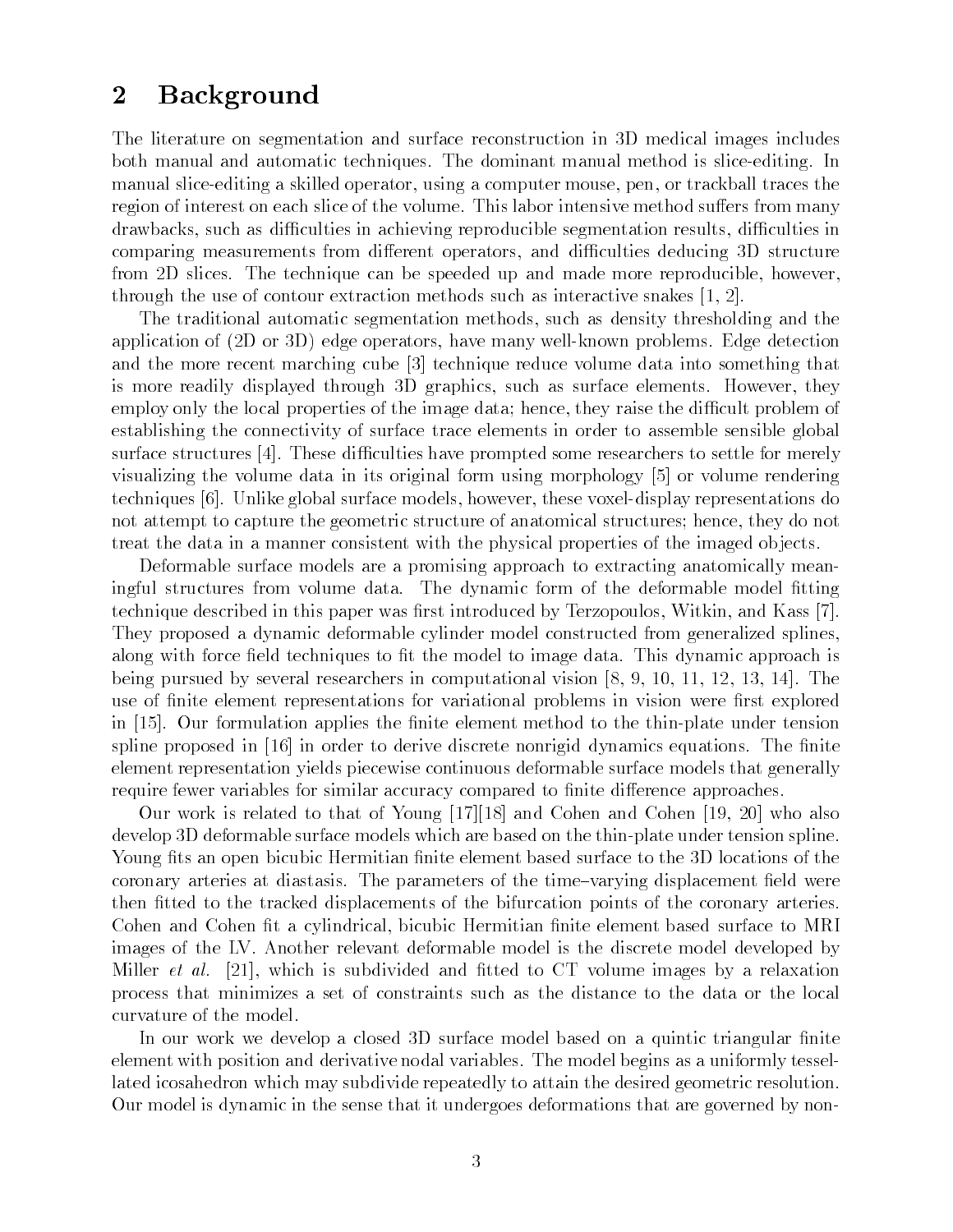

Figure 1: Balloon models with varying elasticity and pulled by a spring point force.

rigid Lagrangian mechanics. Note, however, that although these dynamics equations serve well in model fitting and tracking using multidimensional data sets, we make no attempt to model the actual biomechanical properties of the anatomical structure under consideration (such as the cardiac LV; see, e.g.,  $[22]$ ).

### 3 Dynamic Deformable Balloon Model

The balloon model that we develop in this paper is constructed of the simulated thin-plate material under tension. The deformation energy of the material serves as a constraint which compels the model to vary smoothly almost everywhere. The balloon is represented as a vector-valued parametric function  $\mathbf{x}(u, v)=[x(u, v), y(u, v), z(u, v)]^{\top}$  where vector x represents the positions of material points  $(u, v)$  relative to a reference frame in Euclidean 3-space.

The deformation energy of the thin-plate under tension material is given by the energy functional

$$
\mathcal{E}_{\mathbf{p}}(\mathbf{x}) = \iint \alpha_{10} \left| \frac{\partial \mathbf{x}}{\partial u} \right|^2 + \alpha_{01} \left| \frac{\partial \mathbf{x}}{\partial v} \right|^2 + \beta_{20} \left| \frac{\partial^2 \mathbf{x}}{\partial u^2} \right|^2 + \beta_{11} \left| \frac{\partial^2 \mathbf{x}}{\partial u \partial v} \right|^2 + \beta_{02} \left| \frac{\partial^2 \mathbf{x}}{\partial v^2} \right|^2 du \, dv. \tag{1}
$$

 $\mathcal{E}_p$  is a controlled-continuity spline defined in [16]. The nonnegative weighting functions  $\alpha_{ij}(u, v)$  and  $\beta_{ij}(u, v)$  control the elasticity of the material. The  $\alpha_{10}$  and  $\alpha_{01}$  functions control the tensions in the u and v directions, respectively, while the  $\beta_{02}$  and  $\beta_{20}$  functions control the corresponding bending rigidities, and the  $\beta_{11}$  function controls the twisting rigidity. Increasing the  $\alpha_{ij}$  has a tendency to decrease the surface area of the material, while increasing the  $\beta_{ij}$  tends to make it less flexible. In general, the weighting functions may be used to introduce depth and orientation discontinuities in the material. In this paper, however, we do not make use of this capability and set the functions to constant values  $\alpha_{ij} (u, v) = \alpha_{ij}$ and  $\beta_{ij}(u, v) = \beta_{ij}$ . Figure 1 shows the thin plate under tension balloon pulled radially by a spring point force (in (a)  $\alpha_{ij} = 0.8$  and  $\beta_{ij} = 0$ , in (b)  $\alpha_{ij} = \beta_{ij} = 0.5$ , and in (c)  $\alpha_{ij} = 0$ and  $\beta_{ij} = 0.8$ :

A general and elegant approach to fitting deformable surface models to data, especially when the data are time-varying, is to make the models *dynamic*. A dynamic formulation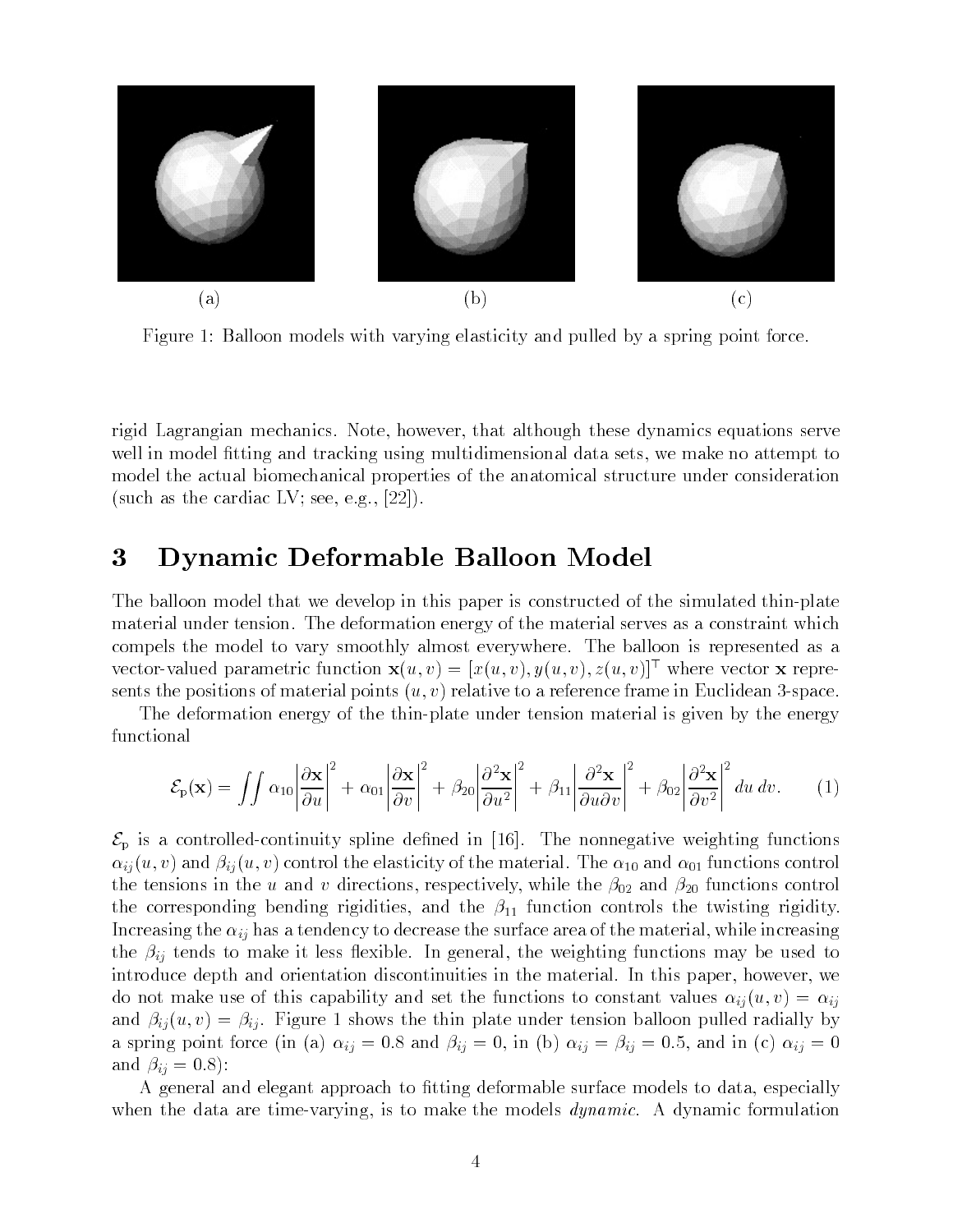imposes a natural temporal continuity on the model, thereby permitting a smoothly animated display of the data fitting process. It also allows a user to interact with the model by applying constraint forces to pull it out of local minima towards the correct solution.

In a Lagrangian dynamics formulation, the positions of material points becomes a timedependent function  $\mathbf{x}(u, v, t)$  and we imbue the simulated material with mass and damping densities. The deformation energy yields internal elastic forces, and  $\mathcal{E}_p(x)$  is minimized when these forces equilibrate against externally applied forces and the model stabilizes:  $\partial \mathbf{x}/\partial t = \partial^2 \mathbf{x}/\partial t^2 = \mathbf{0}.$ 

The dynamic behavior of the balloon model during the fitting process is governed by the second-order partial differential equations

$$
\mu \frac{\partial^2 \mathbf{x}}{\partial t^2} + \gamma \frac{\partial \mathbf{x}}{\partial t} + \delta_{\mathbf{x}} \mathcal{E}_{\mathbf{p}} = \mathbf{f},\tag{2}
$$

where the first term represents the inertial forces due to the mass density  $\mu(u, v)$ , the second term represents the damping forces due to the damping density  $\gamma(u, v)$ , the third term represents the elastic force which resist deformation, and finally  $f(u, v, t)$  represents the external forces derived from the image data. The (generally nonlinear) data forces may be formalized as stemming from a data functional

$$
\mathcal{E}_{d}(\mathbf{x}) = -\iint \mathbf{x}^{\top} \mathbf{f} \, du \, dv. \tag{3}
$$

#### 4 Finite Element Representation  $\overline{4}$

The finite difference method or the finite element method are applicable to computing numerical solutions to the function  $\mathbf{x}(u, v, t)$ . Finite difference solutions approximate the continuous function  $x$  as a set of discrete nodes in space. A disadvantage of the finite difference approach is that the continuity of the solution between nodes is not made explicit. The nite element method, on the other hand, provides continuous surface approximations; that is, the method approximates the unknown function  $x$  in terms of combinations of local basis functions [23].

To apply the finite element method to our models, we tessellate the continuous material domain  $(u, v)$  into a mesh of M element subdomains  $E_i$ . We approximate x as a weighted sum of piecewise polynomial basis functions  $N_i$ :

$$
\mathbf{x}(u, v, t) \approx \hat{\mathbf{x}}(u, v, t) = \sum_{i=1}^{n} \mathbf{N}_{i}(u, v) \mathbf{q}_{i}(t),
$$
\n(4)

where  $\mathbf{q}_i$  is a vector of nodal variables associated with mesh node i.

Substituting (4) into (2) yields the discrete equations of motion

$$
\mathbf{M}\ddot{\mathbf{q}} + \mathbf{C}\dot{\mathbf{q}} + \mathbf{K}\mathbf{q} = \mathbf{f}_q,\tag{5}
$$

with  ${\bf q} = [{\bf q}_1^1,\ldots, {\bf q}_i^r,\ldots, {\bf q}_n^r]$  , where the mass matrix  ${\bf w}$ , damping matrix  ${\bf \bf C}$ , and stinness matrix **K** are sparse, symmetric matrices and vector  $f_q$  are nodal data forces. These global matrices may be assembled from their associated *local* element matrices by expanding each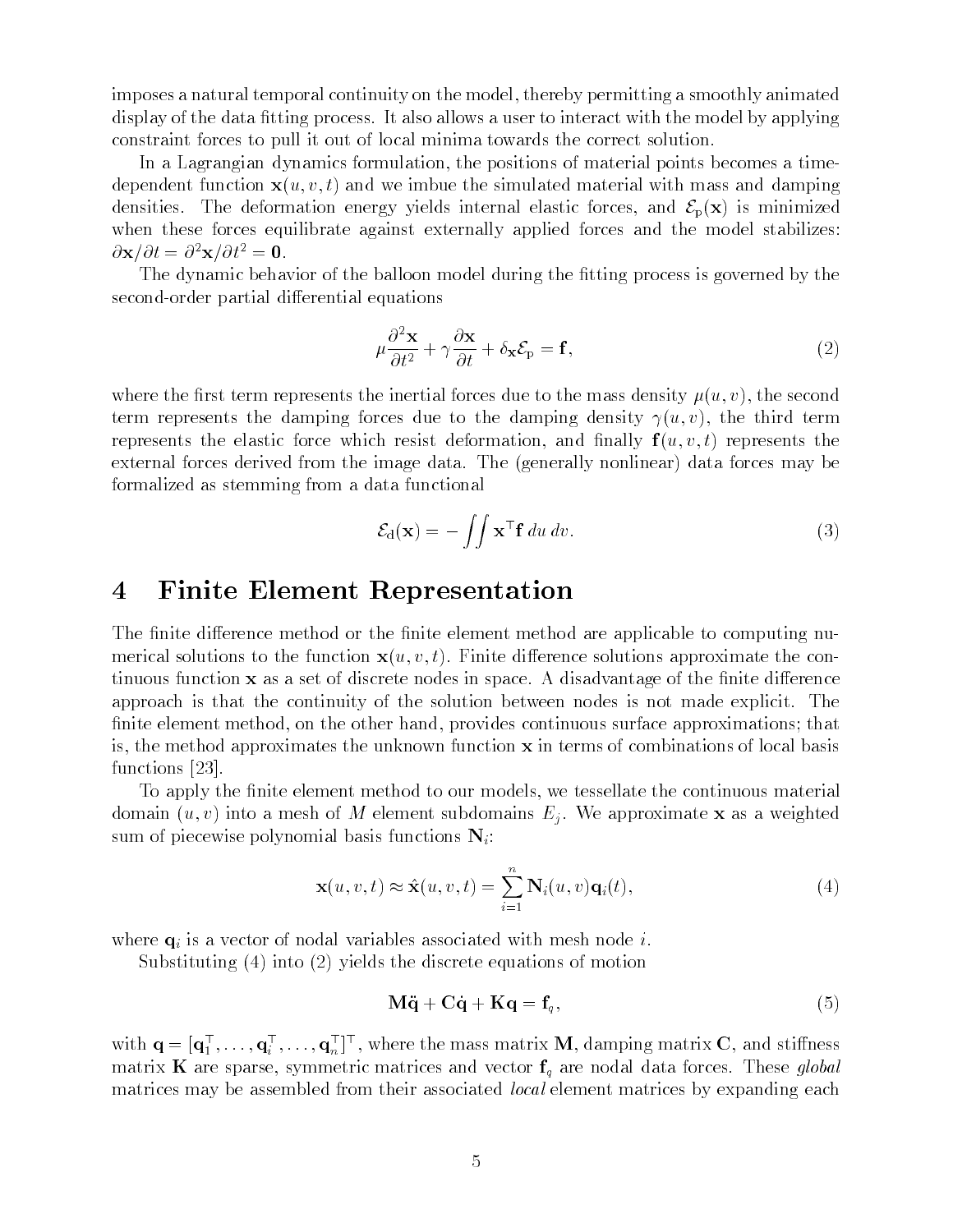element matrix appropriately into a <sup>q</sup> - <sup>q</sup> matrix and then summing:

$$
\mathbf{M} = \sum_{j=1}^{M} \mathbf{M}_{q \times q}^{j}; \ \mathbf{C} = \sum_{j=1}^{M} \mathbf{C}_{q \times q}^{j}; \ \mathbf{K} = \sum_{j=1}^{M} \mathbf{K}_{q \times q}^{j}; \ \mathbf{f}_{q} = \sum_{j=1}^{M} \mathbf{f}_{q}^{j}, \tag{6}
$$

where  $\mathbf{M}^j$ ,  $\mathbf{C}^j$ ,  $\mathbf{\Lambda}^j$ , and  $\mathbf{I}^j_q$  are element mass, damping, and stinness matrices, and nodal data forces associated with element  $E_j$ ,  $j = 1, \ldots, M$ .

We now derive expressions for  $\mathbf{M}^{\prime}$ ,  $\mathbf{C}^{\prime}$ ,  $\mathbf{\Lambda}^{\prime}$ , and  $\mathbf{I}^{\prime}_{s}$  from element kinetic and potential energy functionals. Let  $\mathbf{x}^{j} (u, v, t)$  be the position of material point  $(u, v)$  within  $E_j$ , and let  $q^{j}$  denote the concatenation of nodal variables for all the nodes of  $E_{j}$ . Following (4), we write the element trial function

$$
\hat{\mathbf{x}}^{j}(u,v,t) = \mathbf{N}^{j}(u,v)\mathbf{q}^{j}(t) \approx \mathbf{x}^{j}(u,v,t),\tag{7}
$$

where  $N<sup>j</sup>$  are the element shape functions. Recall that the basis functions  $N<sub>i</sub>$  are obtained by superposing the shape functions associated with node i. The element velocity is  $\frac{\partial \hat{\mathbf{x}}^j}{\partial t} =$  $\mathbf{N}^s\mathbf{q}^s$ , where  $\mathbf{q}^s(t)$  is the rate of change of the nodal variables.

The kinetic energy associated with element  $E_j$  is

$$
\frac{1}{2} \iint_{E_j} \mu \frac{\partial \hat{\mathbf{x}}^j}{\partial t} \frac{\partial \hat{\mathbf{x}}^j}{\partial t} du dv = \frac{1}{2} \dot{\mathbf{q}}^{j\top} \left[ \iint_{E_j} \mu \mathbf{N}^{j\top} \mathbf{N}^j du dv \right] \dot{\mathbf{q}}^j = \frac{1}{2} \dot{\mathbf{q}}^{j\top} \mathbf{M}^j \dot{\mathbf{q}}^j,
$$
(8)

where the element mass matrix is given by

$$
\mathbf{M}^{j} = \iint_{E_{j}} \mu \mathbf{N}^{j \top} \mathbf{N}^{j} du dv.
$$
 (9)

We introduce a simple velocity-proportional kinetic energy dissipation according to the (Raleigh) dissipation functional

$$
\frac{1}{2} \iint\limits_{E_j} \gamma \frac{\partial \hat{\mathbf{x}}^j}{\partial t} \frac{\partial \hat{\mathbf{x}}^j}{\partial t} du dv = \frac{1}{2} \dot{\mathbf{q}}^{j \top} \mathbf{C}^j \dot{\mathbf{q}}^j.
$$
\n(10)

The element damping matrix is proportional to the mass matrix and is given by

$$
\mathbf{C}^{j} = \iint_{E_{j}} \gamma \mathbf{N}^{j \mathsf{T}} \mathbf{N}^{j} du dv.
$$
 (11)

According to (1) the element deformation matrix may be expressed as

$$
\mathcal{E}_{\mathbf{p}}^{j}(\mathbf{x}) = \iint_{E_{j}} \boldsymbol{\sigma}^{j \top} \boldsymbol{\epsilon}^{j} du dv,
$$
\n(12)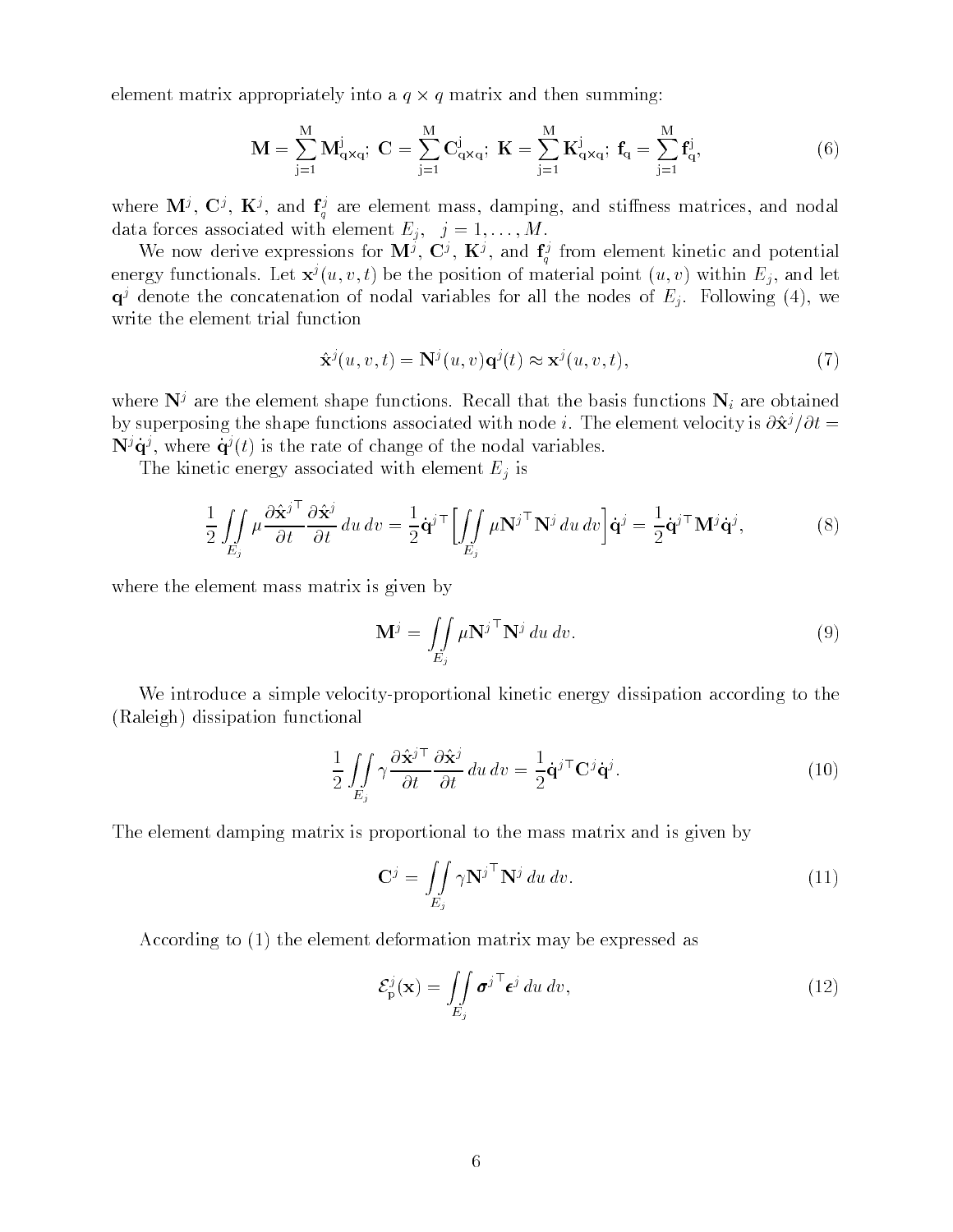where the strain vector is

$$
\boldsymbol{\epsilon}^{j} = \left[ \frac{\partial \mathbf{x}^{j\top}}{\partial u}, \frac{\partial \mathbf{x}^{j\top}}{\partial v}, \frac{\partial^{2} \mathbf{x}^{j\top}}{\partial u^{2}}, \frac{\partial^{2} \mathbf{x}^{j\top}}{\partial u \partial v}, \frac{\partial^{2} \mathbf{x}^{j\top}}{\partial v^{2}} \right]^{T} = \mathbf{L} \mathbf{x}^{j}
$$
(13)

and the stress vector is

$$
\boldsymbol{\sigma}^{j} = \begin{bmatrix} \alpha_{\boldsymbol{\theta}}^{j} \mathbf{I} & \boldsymbol{\theta} & \mathbf{I} & \mathbf{I} & \mathbf{I} & \mathbf{I} \\ \mathbf{I} & \mathbf{I} & \alpha_{\boldsymbol{\theta}}^{j} \mathbf{I} & \beta_{\boldsymbol{\theta}}^{j} \mathbf{I} & \mathbf{I} & \mathbf{I} \\ \mathbf{I} & \mathbf{I} & \mathbf{I} & \beta_{\boldsymbol{\theta}}^{j} \mathbf{I} & \beta_{\boldsymbol{\theta}}^{j} \mathbf{I} & \beta_{\boldsymbol{\theta}}^{j} \mathbf{I} \end{bmatrix} \boldsymbol{\epsilon}^{j} = \mathbf{D}^{j} \boldsymbol{\epsilon}^{j},
$$
(14)

with  $\mathbf{r}$  and  $\mathbf{r}$  and  $\mathbf{r}$  and  $\mathbf{r}$  and  $\mathbf{r}$  with  $\mathbf{r}$  and  $\mathbf{r}$  with  $\mathbf{r}$ 

$$
\epsilon^{j} = \mathbf{LN}^{j} \mathbf{q}^{j} = \mathbf{B}^{j} \mathbf{q}^{j},\tag{15}
$$

where  $\mathbf{D}^s$  is the element strain matrix. This ruling the expressions for  $\epsilon^s$  and  $\sigma^s$  into (12) yields

$$
\mathcal{E}_{\mathbf{p}}^{j}(\mathbf{x}) = \mathbf{q}^{j\top} \mathbf{K}^{j} \mathbf{q}^{j},\tag{16}
$$

where the element stiffness matrix is given by

$$
\mathbf{K}^{j} = \iint_{E_{j}} \mathbf{B}^{j \top} \mathbf{D}^{j} \mathbf{B}^{j} du dv.
$$
 (17)

Finally, according to (5), the potential energy in element  $E_j$  due to data forces  $\Gamma'(u,v,t)$ is  $\overline{P}$   $\overline{P}$  $\mathcal{L}$   $\mathcal{L}$ 

$$
-\iint\limits_{E_j} \hat{\mathbf{x}}^{j\top} \mathbf{f}^j du dv = -\mathbf{q}^{j\top} \iint\limits_{E_j} \mathbf{N}^{j\top} \mathbf{f}^j du dv = -\mathbf{q}^{j\top} \mathbf{f}_q^j,
$$
(18)

where the nodal data forces are given by

$$
\mathbf{f}_q^j = \iint\limits_{E_j} \mathbf{N}^{j\top} \mathbf{f}^j \, du \, dv. \tag{19}
$$

#### $\overline{5}$ **Model Structure**

The balloon model is a closed surface in Euclidean 3-space which is topologically isomorphic to a sphere. We initially discretize the balloon in the material coordinates  $(u, v)$  by tessellating it into a set of 20 triangular elements to form an icosahedron. We chose the icosahedron because it has a simple representation in material coordinates and it has a regular structure in Euclidean 3-space, with each of its 12 nodes connected to five neighboring nodes.

The parametric equation which initially maps the material  $(u_i, v_i)$  coordinates of the 12 icosahedron nodes into 3-space is given by

$$
\mathbf{x}(u_i, v_i) = a \begin{pmatrix} \cos u_i & \cos v_i \\ \cos u_i & \sin v_i \\ \sin u_i \end{pmatrix},
$$
 (20)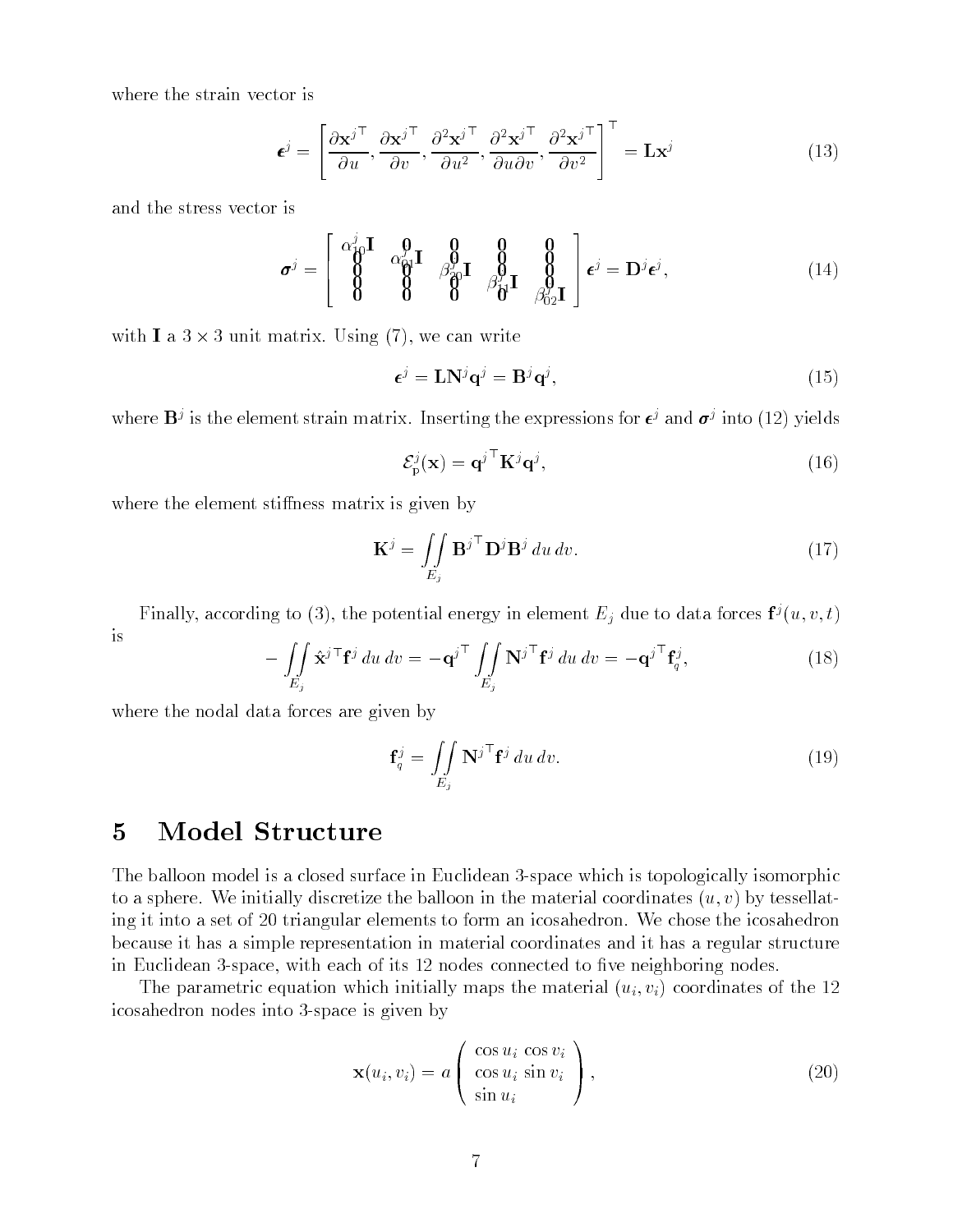where  $-\pi/2 \le v \le \pi/2$  and  $-\pi \le u < \pi$  and  $a \ge 0$  is a radius parameter.

#### 5.1Triangular  $C^1$  Finite Element



Figure 2:  $C^1$  continuous triangular element.

We use a fifth-order triangular finite element to implement the balloon model  $[23]$ . In view of the form of the deformation energy  $(1)$  which leads to the strain vector  $(13)$ , it is natural to choose as nodal variables  $x$ , along with its first and second parametric partial derivatives evaluated at each node i. The nodal variable vector for the balloon is therefore

$$
\mathbf{q}_{i}(t) = \left[\mathbf{x}_{i}^{\top}, \, \left(\frac{\partial \mathbf{x}}{\partial u}\right)_{i}^{\top}, \left(\frac{\partial \mathbf{x}}{\partial v}\right)_{i}^{\top}, \left(\frac{\partial^{2} \mathbf{x}}{\partial u^{2}}\right)_{i}^{\top}, \left(\frac{\partial^{2} \mathbf{x}}{\partial u \partial v}\right)_{i}^{\top}, \left(\frac{\partial^{2} \mathbf{x}}{\partial v^{2}}\right)_{i}^{\top}\right]^{T}.
$$
 (21)

Figure 2 shows the  $C<sup>1</sup>$  continuous element defined locally in the dimensionless oblique coordinates  $(\xi, \eta)$ . In this local coordinate system the material coordinates  $(u, v)$  can be expressed as

$$
u = (1 - \xi - \eta)u_1 + \xi u_2 + \eta u_3,
$$
  
\n
$$
v = (1 - \xi - \eta)v_1 + \xi v_2 + \eta v_3,
$$
\n(22)

where  $(u_i, v_i)$  are the material coordinates at the nodes (as numbered in the figure), and the local nodal variable vector becomes

$$
\mathbf{q}_{i_{\xi}}(t) = \left[\mathbf{x}_{i}^{\top}, (\mathbf{x}_{\xi})_{i}^{\top}, (\mathbf{x}_{\eta})_{i}^{\top}, (\mathbf{x}_{\xi\xi})_{i}^{\top}, (\mathbf{x}_{\xi\eta})_{i}^{\top}, (\mathbf{x}_{\eta\eta})_{i}^{\top}\right]^{T}.
$$
 (23)

The transformation from global to local coordinates is

$$
\mathbf{q}_i = \mathbf{T}_i \mathbf{q}_{i_\xi} \tag{24}
$$

where the transformation matrix  $\mathbf{T}_i$  is specified in [23] (pp. 100-101).

Concatenating the  $\mathbf{q}_{i_{\xi}}$  at each of the three nodes of element j, we obtain the 18-dimensional element nodal vector  $\mathbf{q}_{\xi}^* = [\mathbf{q}_{1_\ell}^*,\mathbf{q}_{2_\ell}^*,\mathbf{q}_{3_\ell}^*]$  . According to (7), we can write the local trial func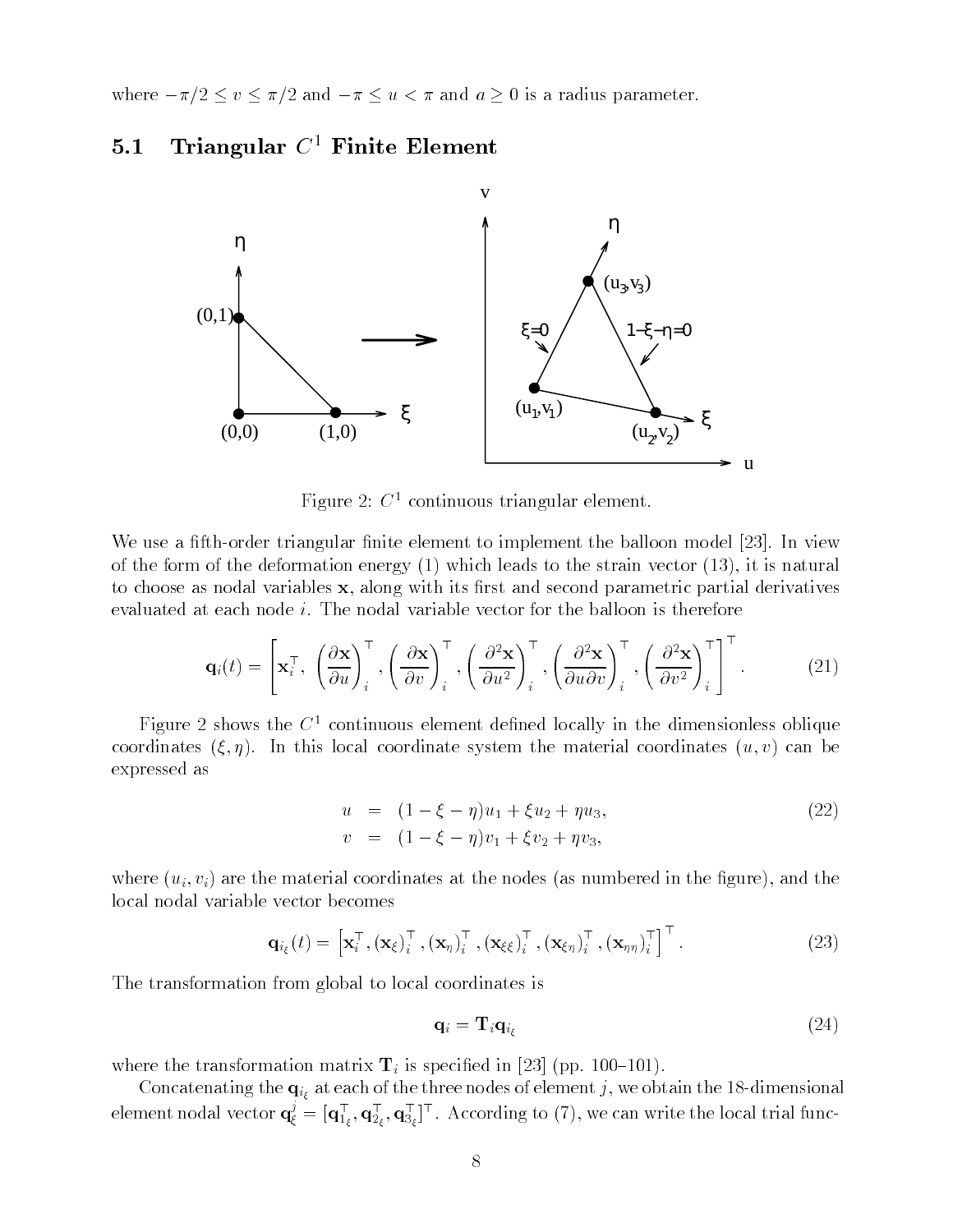tion as

$$
\hat{\mathbf{x}}^{j}(\xi,\eta,t) = \mathbf{N}^{j}(\xi,\eta)\mathbf{q}_{\xi}^{j}(t).
$$
\n(25)

The hodal shape functions  $N_i(\zeta, \eta)$  which are contained in the 18  $\times$  18 matrix  $N'$  are, for node 1

$$
\begin{array}{rcl}\n\mathbf{N}_1 & = & \lambda^2 (10\lambda - 15\lambda^2 + 6\lambda^3 + 30\xi\eta(\xi + \eta)), & \mathbf{N}_2 & = & \xi\lambda^2 (3 - 2\lambda - 3\xi^2 + 6\xi\eta) \\
\mathbf{N}_3 & = & \eta\lambda^2 (3 - 2\lambda - 3\eta^2 + 6\xi\eta), & \mathbf{N}_4 & = & \frac{1}{2}\xi^2 \lambda^2 (1 - \xi + 2\eta) \\
\mathbf{N}_5 & = & \xi\eta\lambda^2, & \mathbf{N}_6 & = & \frac{1}{2}\eta^2 \lambda^2 (1 + 2\xi - \eta),\n\end{array}
$$

for node 2,

$$
\begin{array}{rcl}\n\mathbf{N}_7 & = & \xi^2 (10\xi - 15\xi^2 + 6\xi^3 + 15\eta^2\lambda), \\
\mathbf{N}_9 & = & \frac{\xi^2 \eta}{2} (6 - 4\xi - 3\eta - 3\eta^2 + 3\xi\eta), \\
\mathbf{N}_{10} & = & \frac{\xi^2 \eta}{4} (2\xi (1 - \xi)^2 + 5\eta^2\lambda) \\
\mathbf{N}_{11} & = & \frac{\xi^2 \eta}{2} (-2 + 2\xi + \eta + \eta^2 - \xi\eta), \\
\mathbf{N}_{12} & = & \frac{\xi^2 \eta^2 \lambda}{4} + \frac{\xi^3 \eta^2}{2},\n\end{array}
$$

and for node 3,

$$
\begin{array}{rcl}\n\mathbf{N}_{13} & = & \eta^2 (10\eta - 15\eta^2 + 6\eta^3 + 15\xi^2 \lambda), \\
\mathbf{N}_{14} & = & \frac{\xi \eta^2}{2} (6 - 3\xi - 4\eta - 3\xi^2 + 3\xi \eta) \\
\mathbf{N}_{15} & = & \frac{\eta^2}{2} (-8\eta + 14\eta^2 - 6\eta^3 - 15\xi^2 \lambda), \\
\mathbf{N}_{16} & = & \frac{\xi^2 \eta^2}{4} + \frac{\xi^2 \eta^3}{2} \\
\mathbf{N}_{17} & = & \frac{\xi \eta^2}{2} (-2 + \xi + 2\eta + \xi^2 - \xi \eta), \\
\mathbf{N}_{18} & = & \frac{\eta^2}{4} (2\eta (1 - \eta)^2 + 5\xi^2 \lambda),\n\end{array}
$$

where  $\lambda = 1 - \xi - \eta$ .

Note that the polynomial basis of the element is complete up to fourth-order terms and contains three fitth-order terms  $[23]$ . The trial functions are  $C^{\pm}$  within elements and they ensure  $C<sup>1</sup>$  continuity between elements. Since (1) contains up to second order derivatives. the element is conforming.

The shape functions are expressed in terms of the local coordinates  $(\xi, \eta)$  and it is convenient to work with these coordinates. Thus, the required derivatives of the shape functions in the strain matrix  $\bf{B}$  are computed using repeated applications of the chain rule and equation (23). Also, a function  $f(u, v)$  may be integrated over  $E_j$  by transforming to the local coordinate system as follows:

$$
\iint\limits_{E_j} f(u, v) du dv = \iint\limits_{E_j} f(u(\xi, \eta), v(\xi, \eta)) \det \mathbf{J} d\xi d\eta,
$$
\n(26)

where

$$
\mathbf{J} = \begin{bmatrix} \frac{\partial u}{\partial \xi} & \frac{\partial v}{\partial \xi} \\ \frac{\partial u}{\partial \eta} & \frac{\partial v}{\partial \eta} \end{bmatrix}
$$
 (27)

is the Jacobian matrix. These integrals are approximated using Gauss-Legendre quadrature rules [23].

#### 5.2Model Renement

Our implementation allows the balloon model to be refined during the fitting process by subdividing the triangular elements. Each element spawns 4 child elements by connecting the midpoints of its 3 edges (Fig. 3). This process may be applied recursively to each child element. The connectivity of all new vertices formed in this fashion is six, while the original 12 vertices of the icosahedron remain five-connected. Thus a low resolution model may be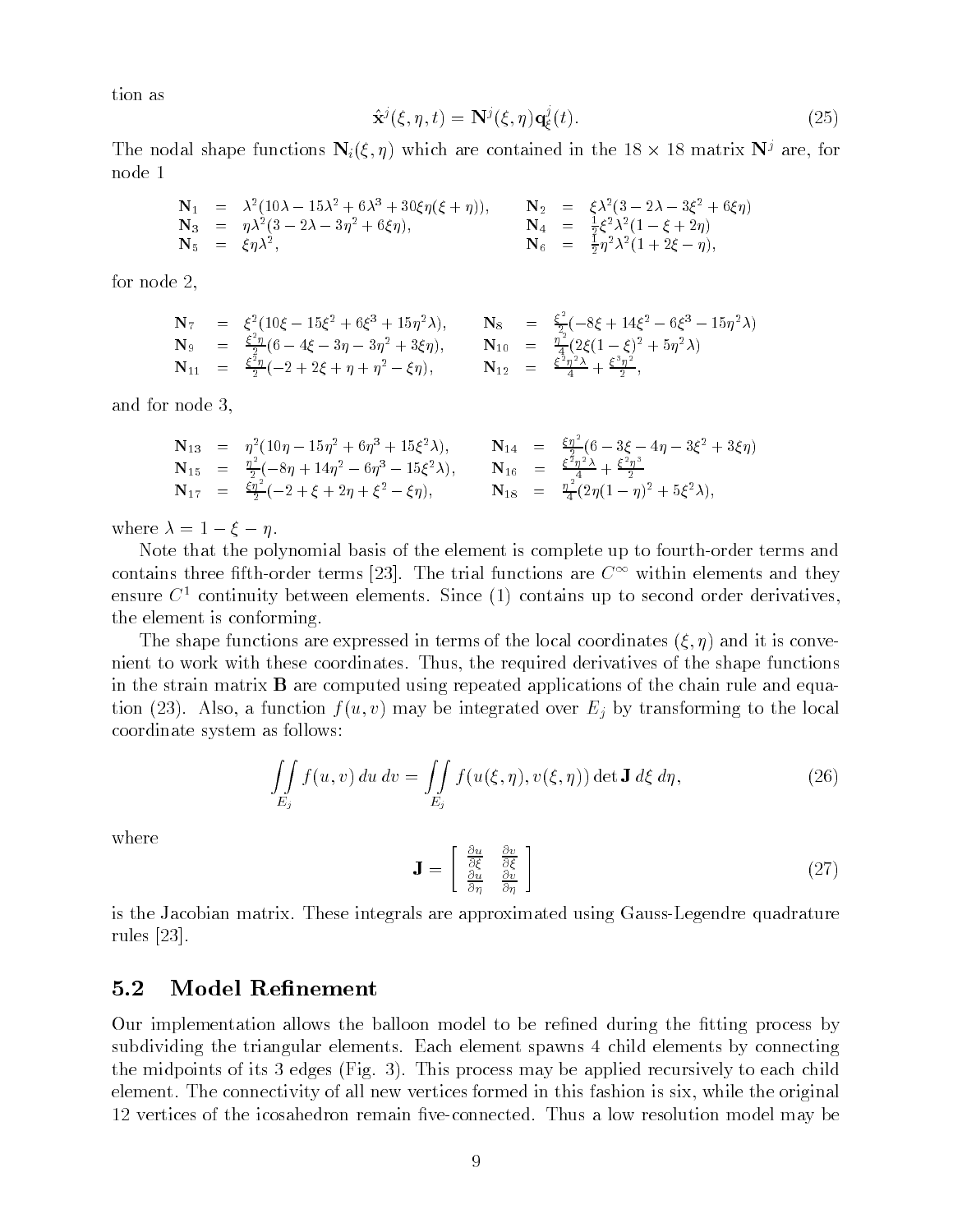

Figure 3: Subdividing an equilateral triangular element. Four smaller elements are formed by connecting the midpoints of the edges.



Figure 4: Balloon model mesh in Euclidean 3-space at three subdivision levels.

initially fit to the data, efficiently reconstructing the rough overall shape, and subsequently refined in steps as necessary to capture the detail. This approach greatly reduces the overall computation time required for reconstruction.

Since each global subdivision of the balloon model increases the number of element nodes by approximately fourfold, this scheme has its limits. A better scheme is to locally subdivide the model in areas where the shape implied by the data varies considerably. Local subdivision is not pursued in this paper.

# 6 Applied Forces

Our dynamic model fitting paradigm applies data constraints to the model as external force distributions  $f(u, v, t)$ . The contribution of the force distribution to each element  $E_j$  is converted through (19) to generalized forces  $\mathbf{r}_a^*$  associated with the nodal variables of the element. Two types of data forces are applied to the balloon model-forces obtained through gradients of image potential functions and forces based on distances between data points and the model surface.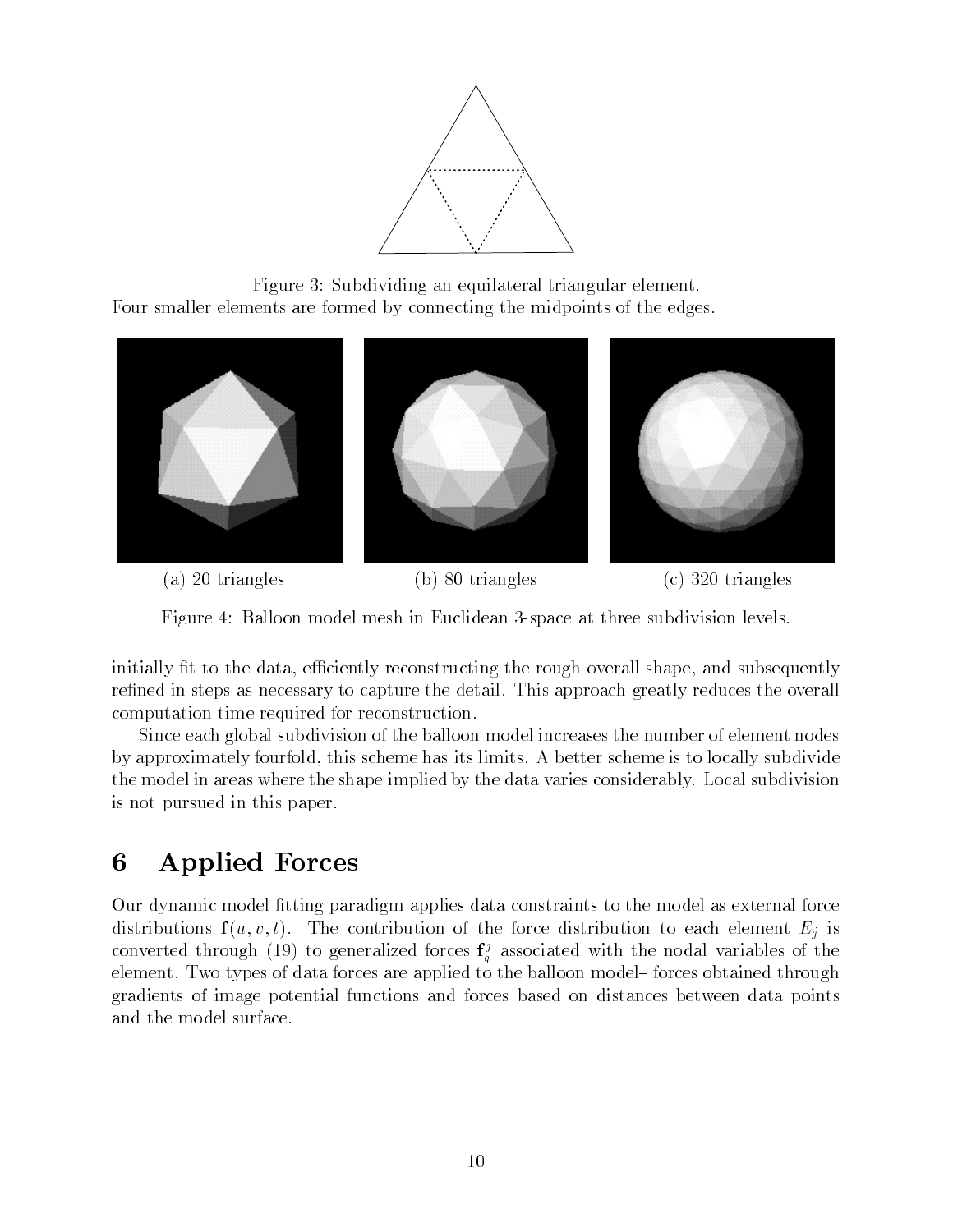#### 6.13D Image Forces

When extracting and reconstructing surfaces from 3D image data, we design forces that localize salient image features. For example, to attract our model towards significant 3D intensity edges (gradients) in some region of an image function  $I(x, y, z)$  we construct a 3D potential function

$$
P(x, y, z) = \lambda_1 \left\| \nabla (G_\sigma * I) \right\| + \lambda_2 \left\| O_{\text{MD}} * I \right\| \tag{28}
$$

whose potential valleys (minima) coincide with the object surface  $[7]$ . In the first term on the right hand side of (28),  $G_{\sigma}$  denotes a 3D Gaussian smoothing filter of characteristic width  $\sigma$ . This filter broadens or narrows the potential valleys of this term thus determining the extent of the region of attraction of the intensity gradient. Typically, the attraction has a relatively short range. In the second term, a 3D edge detector, the 3D Monga-Deriche (MD) operator  $[24]$ , is applied to the image data to produce a 3D intensity edge field. The potential valleys of this term tend to be narrow and deep, complementing (and coinciding with) the wider but more shallow valleys produced by the first term. A weighted combination of these terms is formed so the model will "slide down" the shallow valleys and then drop into the deeper valleys thus locking onto image edges.

The potential function produces a force distribution

$$
\mathbf{f}(\mathbf{x}) = \kappa \frac{\nabla P(\mathbf{x})}{\|\nabla P(\mathbf{x})\|}
$$
 (29)

on the model, where  $\kappa$  controls the strength of the force. We normalize the image force as for better numerical stability [10]. Consequently, all signicant edge voxels, including spurious edges, will attract the model equally. However, once the model converges towards the true 3D edges of the object, the smoothing effect of the model will give it a tendency to ignore spurious 3D edges.

Note that to compute  $\nabla P$  at any model point  $\mathbf{x}(u, v)$  from a discrete 3D image data set  $I(i, j, k)$ , we tri-linearly interpolate  $I(\mathbf{x})$  using values at the eight surrounding pixels.

#### 6.2Balloon In
ation Force

When extracting object surfaces from  $3D$  image data, the balloon model must first be initialized within the ob ject. If the model is not close enough to the surface of the ob ject, the short-range image forces defined previously may not attract it. For this reason, an internal pressure force is used to "inflate" the balloon model towards the object surface [7] [10]. The force takes the form

$$
\mathbf{f} = \kappa_1 \mathbf{n}(u, v),\tag{30}
$$

where  $\mathbf{n}(u, v)$  is the unit normal vector to the model surface at the point  $\mathbf{x}(u, v)$ , and  $\kappa_1$  is the amplitude of this force. If  $\kappa_1$  is negative, the force will deflate the balloon. We usually set the image force scale parameter  $\kappa$  and  $\kappa_1$  to be of the same order, with  $\kappa$  slightly larger than  $\kappa_1$  so that a significant 3D edge will stop the inflation, but with  $\kappa_1$  large enough for the model to pass through weak or spurious edges.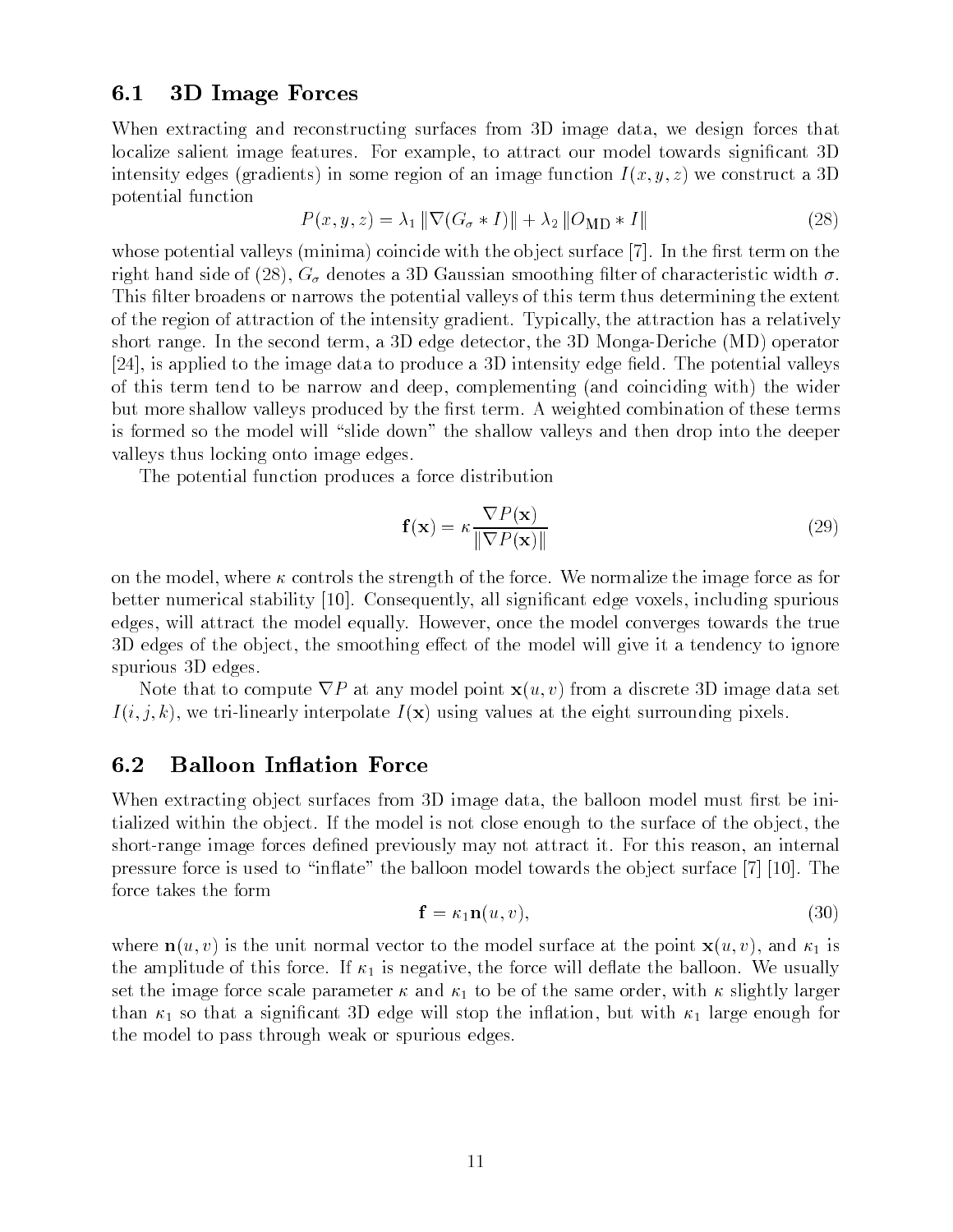#### 6.3User and Constraint Forces

Accurate measurement of medical image structures is important in a clinical setting. For this and other reasons, visualization and manual interaction are likely to remain essential in 3D biomedical image scenarios. Our dynamic modeling approach provides a facile interface to the models through the use of force interaction tools. For example, as the model is deforming, the user may use the mouse to specify spring forces which pull the model towards signicant image features, or to specify "pins" which constrain the model to interpolate fiducial features in the data that a specialist can identify.

Both the mouse and pin forces are implemented as long-range spring-like point forces

$$
\mathbf{f}(u,v) = \kappa \left\| \mathbf{p} - \mathbf{x}(u_p, v_p) \right\| \tag{31}
$$

proportional to the separation between the mouse or pin point <sup>p</sup> in space and the point of influence  $(u_p, v_p)$  of the force on the model's surface.

We approximate  $(u_p, v_p)$  as the model node with minimal distance to the point **p**, using a heuristic local neighborhood search to find the nearest model node.

#### 6.4Parallel Numerical Integration

Our dynamic surface model is easiest to manipulate interactively during the fitting process if its motion is critically damped to minimize vibrations. Critical damping can be achieved by appropriately balancing the mass and damping distributions. Another way of eliminating vibration while preserving useful dynamics is to set the mass density  $\mu(u, v)$  to zero, thus reducing (5) to

$$
C\dot{q} + Kq = f_q. \tag{32}
$$

This first-order dynamical system governs a model which has no inertia and comes to rest as soon as all the forces equilibrate. Although (32) is simpler to implement and numerically more efficient, a model lacking inertia can experience difficulty tracking moving objects if external forces are not persistently reliable due to weak, noisy, or missing data. Nonetheless, we have successfully employed the first-order dynamic model (32) in our cardiac reconstruction and tracking system which is presented in the next section.

We integrate equation (32) forward through time using an explicit first-order Euler method. This method approximates the temporal derivatives with forward finite differences. It updates the degrees of freedom q of the model from time t to time  $t + \Delta t$  according to the formula

$$
\mathbf{q}^{(t+\Delta t)} = \mathbf{q}^{(t)} + \Delta t (\mathbf{C}^{(t)})^{-1} \left( \mathbf{f}_q^{(t)} - \mathbf{K} \mathbf{q}^{(t)} \right). \tag{33}
$$

In our implementation, we do not explicitly assemble and factorize a global stiffness matrix  $K$  as is common practice in applied finite element analysis. Instead, we update the nodal vectors  $\mathbf{q}_i^{\cdots}$  iteratively by computing the product  $\mathbf{K}^j\mathbf{q}^j$  on an element-by-element basis using the element stimess matrices  $\mathbf{R}^s$ . This approach makes the model niting process easily parallelizable.

The deformable model is implemented as a list of finite element data structures and a list of node data structures. The element structures contain pointers to their associated node structures. The following actions are repeated at each time step of the model fitting process:

• For each model node, compute externally applied forces  $f_q$ .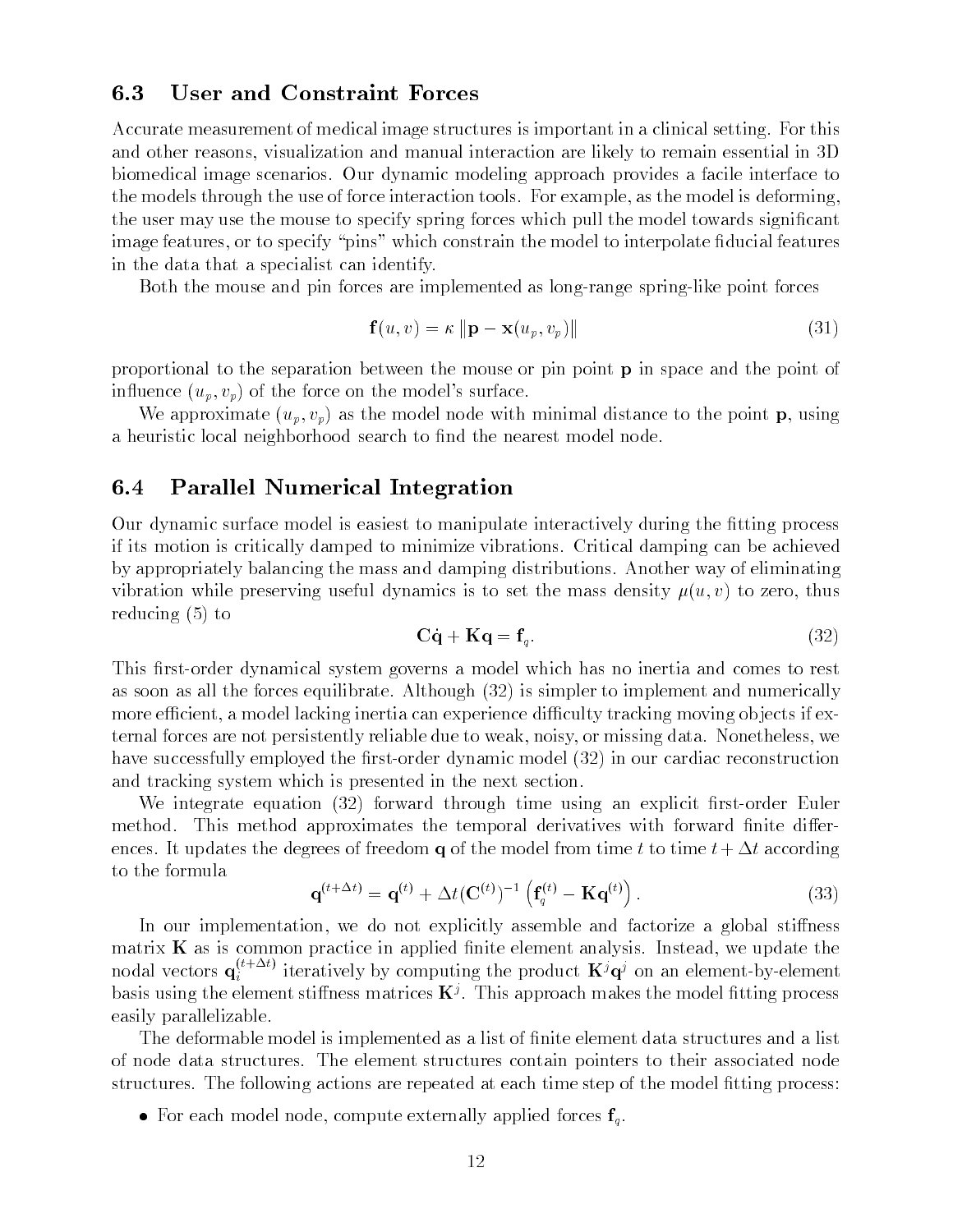- For each element, accumulate the internal forces on the element nodal vectors  $q<sup>j</sup>$  by computing the product  ${\bf K}^{\flat}{\bf q}^{\flat}$  .
- For each model node, update the position based on the applied and internal forces on the node using Euler time integration.

These operations can be readily parallelized on a shared memory multiprocessor (such as our 4 processor Silicon Graphics Iris 4D/340VGX workstation) by partitioning the element and node lists into equal sized sublists according to the number of processors available. Each processor then independently executes the loops using its assigned lists of elements and nodes.

## 7 A System for 3D/4D Medical Image Analysis

This section describes an interactive system, implemented on a Silicon Graphics Iris 4D/340 VGX workstation, that uses the deformable balloon model to extract (segment), reconstruct, and track surfaces of biological structures in volume images. The design of this experimental system is geared towards cardiac image analysis.

The system provides views of the data and model in separate windows to facilitate the interactive initialization and visualization of the data and the balloon model. One window displays a 3D view of the model embedded in three orthogonal image slices of the volume data (Fig. 5 right), which are 118 - 128 118 - 128 pixel companies of a canine heart. The user can interactively rotate this 3D view in any direction as well as change the image slice of any image plane. In addition, the user may translate the model in any of the  $(x, y, z)$ directions, or scale the model. This capability is useful in initializing the balloon. The other window displays a 2D image slice of one of the three orthogonal image planes overlaid with the corresponding cross section of the balloon model (Fig.  $5$  left). Note that our finite element surface representation makes it possible to compute any cross section of the balloon model to obtain a continuous planar contour. The user can quickly change or scan through the image slices of this orthogonal view or change to another orthogonal view.

The user can interact with the 3D model in the 2D image slice window by applying forces to a cross-sectional contour as if it were a deformable contour; i.e., a snake [1]. By positioning the mouse at some point in the window and depressing a mouse button, the mouse position is determined and the closest model point on the cross-sectional contour is calculated. A spring force is then applied to the balloon model along the vector from the model point to the mouse position. The force is applied while the mouse button is depressed, and its direction can be changed by dragging the mouse to a new position in the window. The user can also interact with the model by positioning the mouse and depressing a mouse button to specify a pin point. Pin constraints apply a sustained spring force to the closest model point on the cross-sectional contour, forcing the model to adhere closely to the pin. This mechanism allows the user to reinforce or create an ob ject edge. Furthermore, the user may interactively alter the surface tension and rigidity parameters  $\alpha_{ij}$  and  $\beta_{ij}$  as well as alter the time step, alter the balloon and image forces, and initiate a global subdivision of the model. Once the model has been fitted to the object surface, the user may choose menu items which compute and display surface curvature, perform enclosed volume calculations, etc.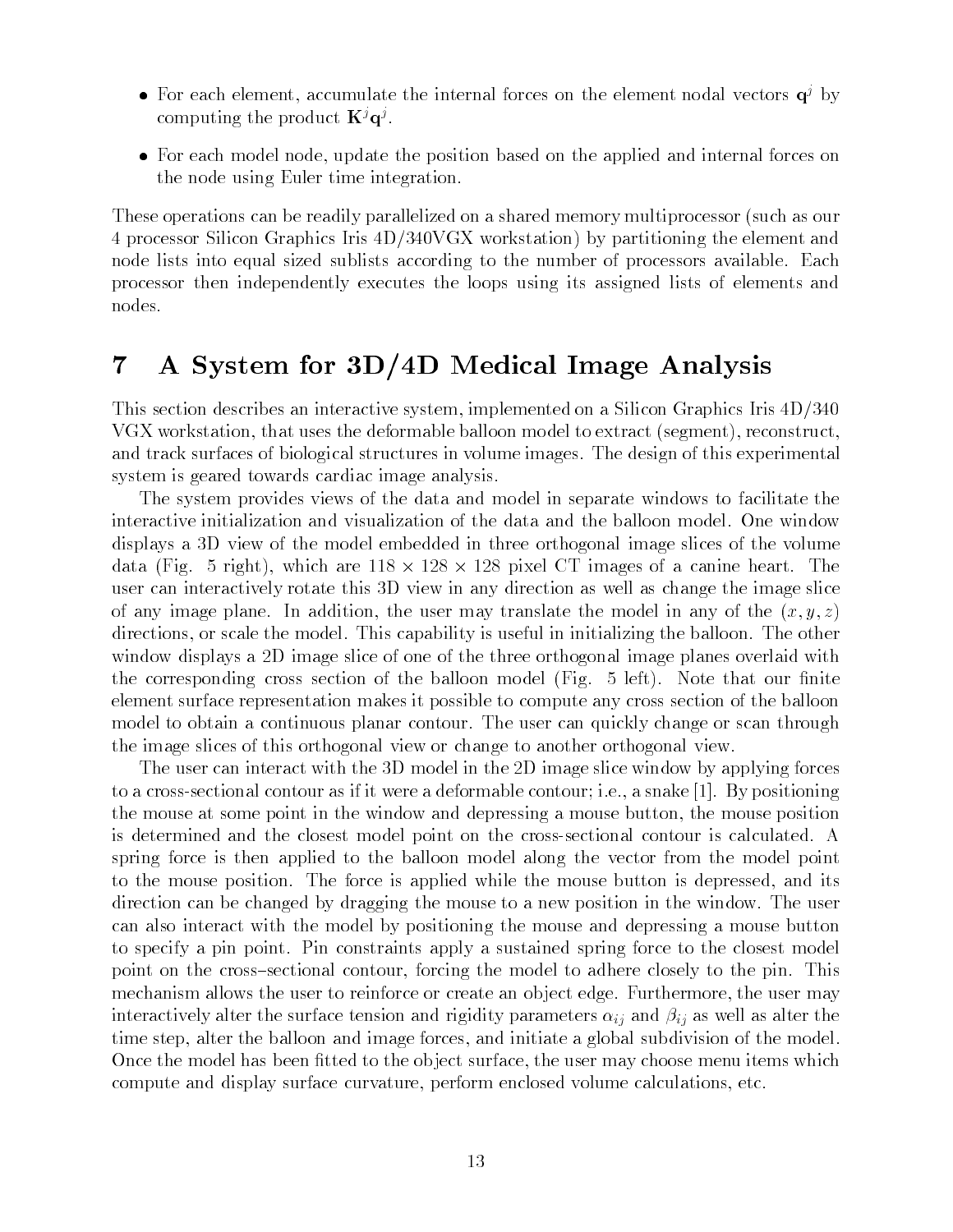

Figure 5: Left: Image slice window. Right: Image Volume Window.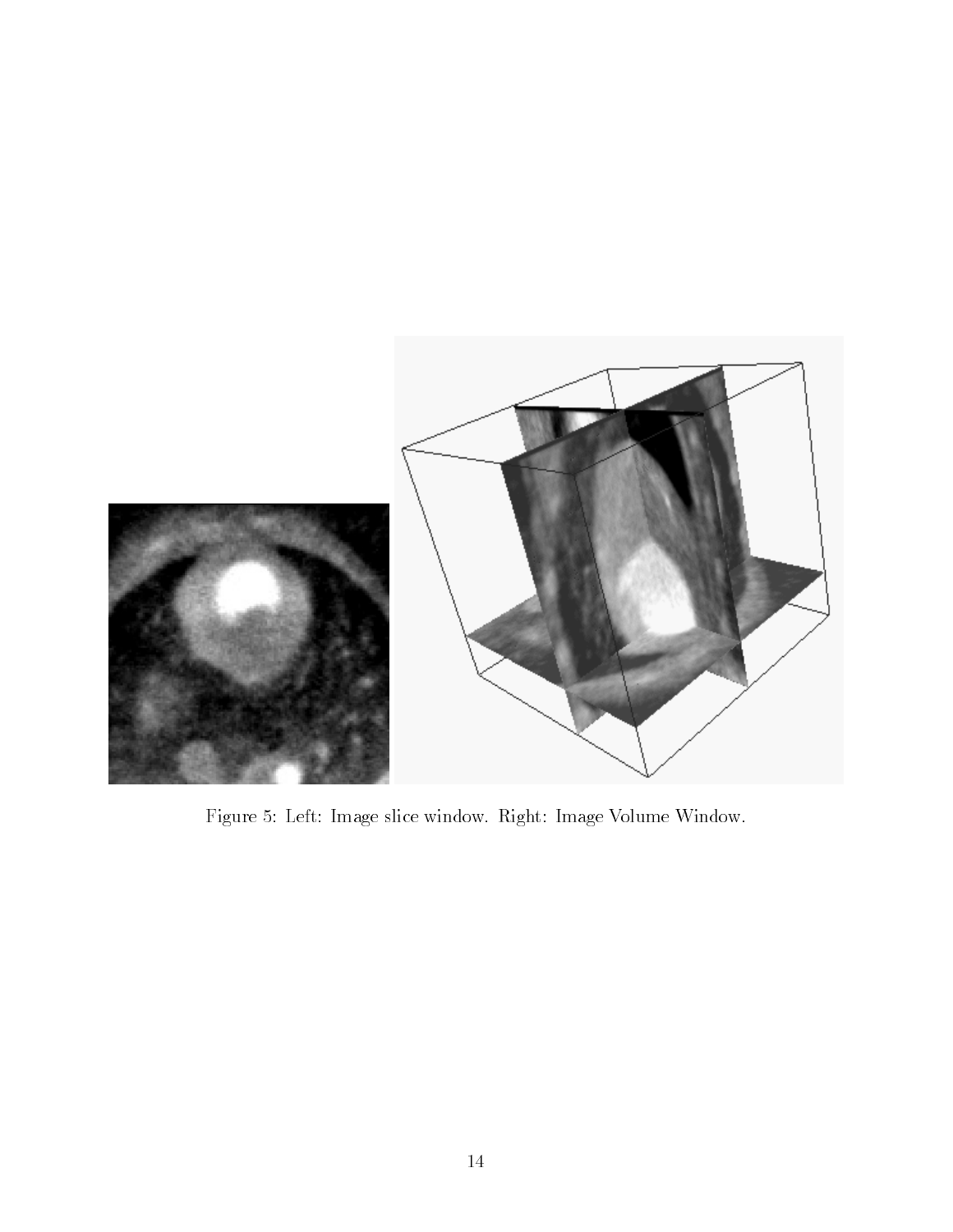

Figure 6: YZ and XY view edge detected image slices showing initial cross sections of the balloon model.

The edge maps are generated by the application of the 3D Monga-Deriche (MD) operator.

#### 7.1The Segmentation/Reconstruction Process

To initiate the surface extraction/reconstruction process, the user scans through the image slices in the 2D image window to locate the approximate center of the object to be extracted. This process is repeated for the two other orthogonal views. The user can observe the 3D volume view window during this procedure to aid in determining the ob ject center. The user then uses the mouse to specify the initial size and location of the model in the 2D image window (Fig. 6). The initial model will then be constructed and will appear embedded in the image slices in the 3D window. The user can further adjust the size and location of the model in either of the windows.

The user may specify an initial model resolution level. Typically we begin with a low resolution model and then use the mouse to globally subdivide the model. It is also useful to initially set the tension parameters  $\alpha_{ij}$  to be significantly smaller than the rigidity parameters  $\beta_{ij}$ . This allows an initially coarse balloon model to stretch more easily and quickly towards the edges of the heart. Once the model reaches the edges and the model has been subdivided,  $\beta_{ij}$  is then increased to smooth the finer resolution model.

Once the initial model has been specified, the user may begin the model fitting (Fig. 7). Before or during the model fitting procedure the user may specify any number of pin constraints on the model. We determine by visual inspection when the fitting process is completed. The user can quickly scan the image slices in the 2D window to ascertain how well the cross sections of the model fit the object edges. A possible automatic stopping criterion might monitor the average position change of the model nodes at each iteration to assess whether the model has achieved equilibrium.

#### 7.2Experiments

We used the interactive system to extract and reconstruct the left-ventricular chamber from 3D CT images of a canine heart. The data set was acquired by the dynamic spatial re-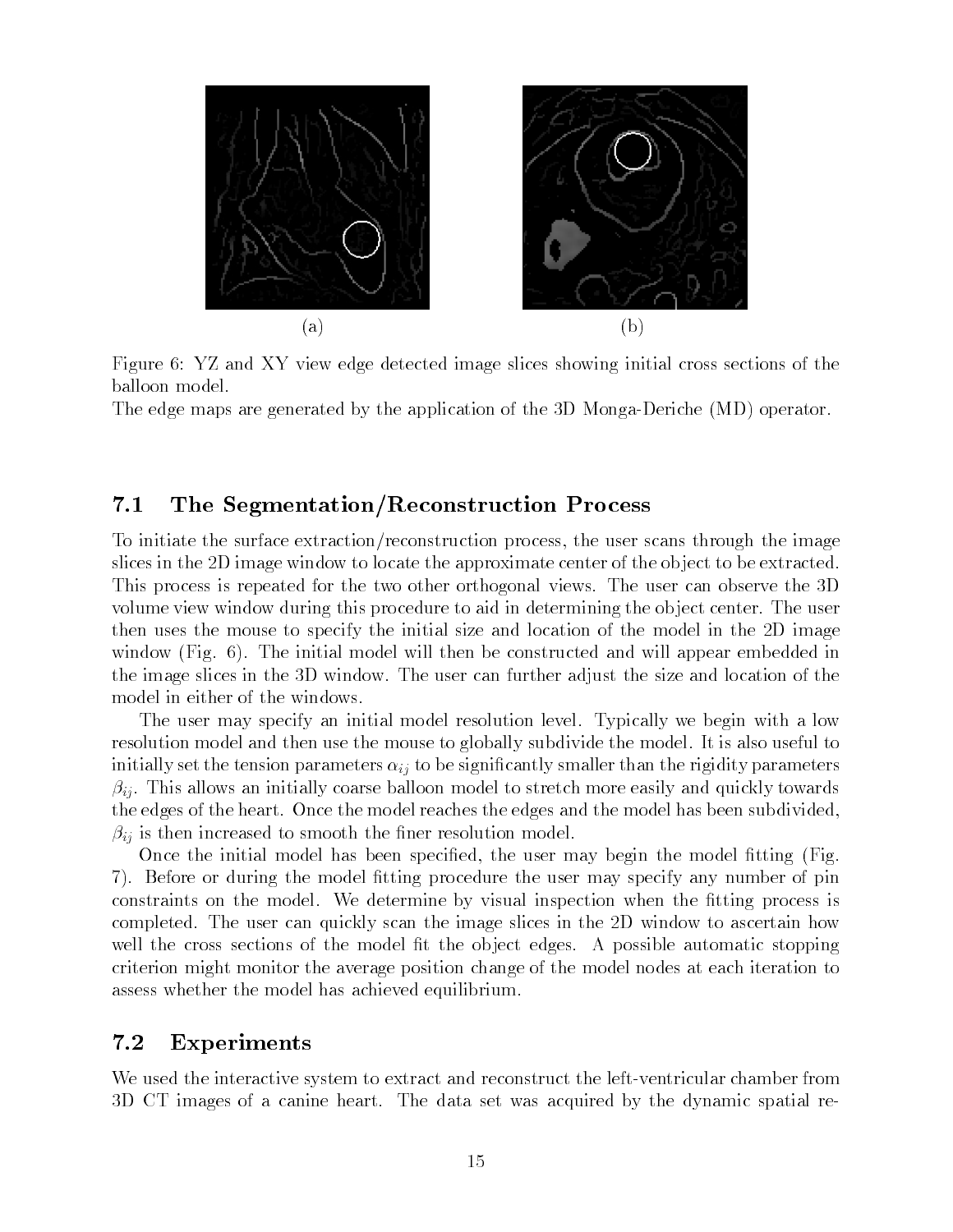



Left: Cross-section of balloon model deforming towards LV edges, influenced by "pin" constraints and a "spring" pulling the model towards an edge. Right: Balloon model embedded in volume image deforming towards LV edges.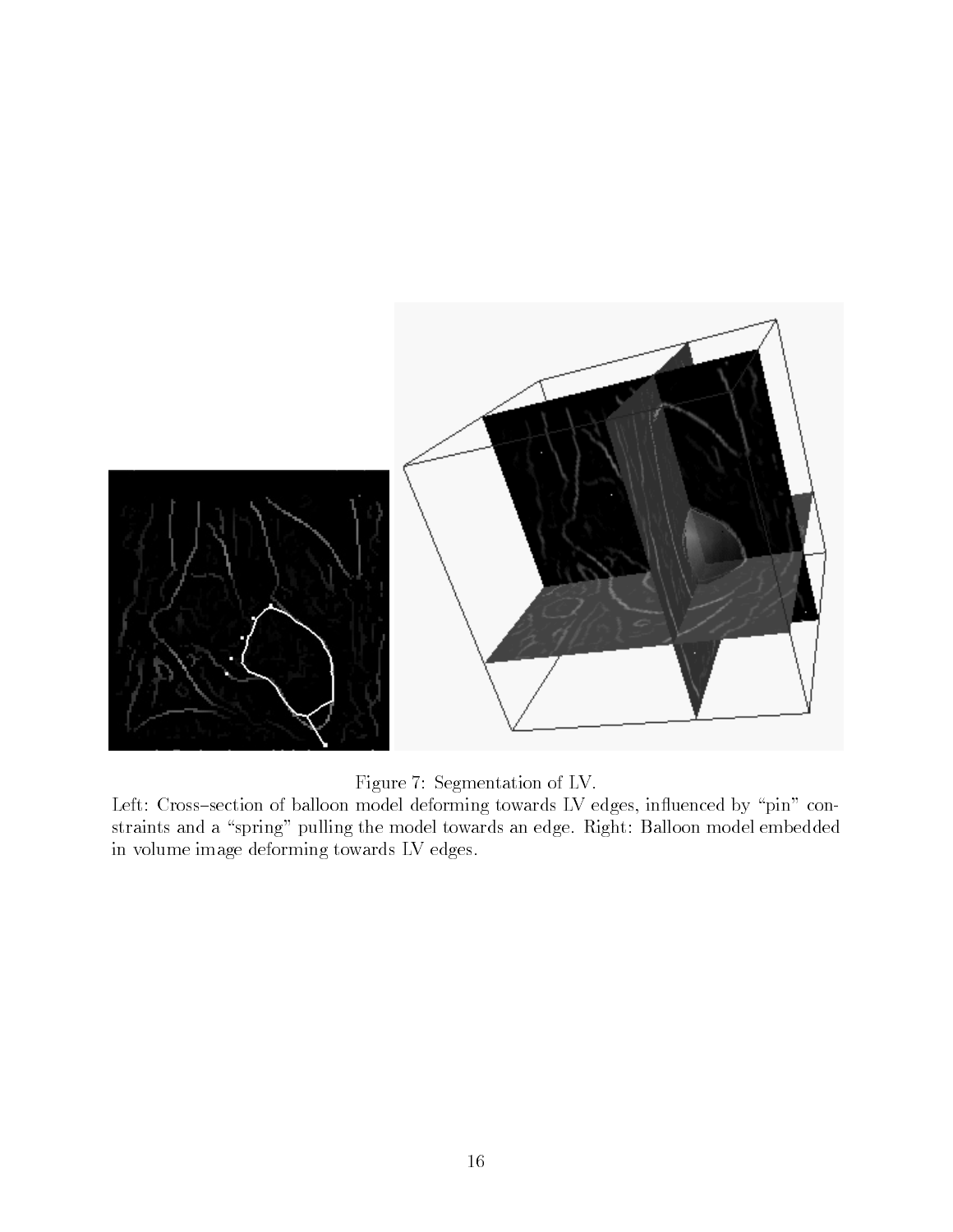

Figure 8: Intensity and edge detected CT image slice of left ventricle. (a) Intensity image YZ plane slice  $68.$  (b) Edge detected image. (c) Cross section of fitted balloon model deforming to left ventricle.

constructor (DSR), a high speed volumetric X-ray CT scanner [25]. Sixteen volume images representing a complete cardiac cycle were used in the experiments, with each volume image containing to the state of the contract pixels. Each slice represents and spectrum the contract contract the c transverse cross section of the scanned anatomy, with each voxel representing a (0.9mm)<sup>-</sup> cube of tissue.

Fig. 8(a) shows a sagittal (y-z plane) slice of the canine heart. In a canine heart the valves may appear directly connected to the LV chamber and aorta, frustrating all attempts to fully automate the reconstruction process. Our semi-automatic approach allows a user to interact with the model as it is deforming. As mentioned previously, the user may use the mouse to apply spring forces that pull the model away from spurious edges, or to specify pins which constrain the model to interpolate ducial features in the data. A few pins are required on one or two image slices of the canine heart data to provide an effective separation between the LV chamber and the aorta. The smoothness of the elastic surface prevents the model from straying very far in neighboring image slices.

Figure 9 shows a cross section of the balloon model in an image slice deforming to fit the edge of the ventricle. The final LV reconstruction is shown in Fig. 10. The initial model consisted of 20 triangular elements. Four global subdivisions of the model were performed during the fitting process to increase the accuracy of the reconstruction. The final model contains 5120 elements and the fitting process takes on the order of 5 minutes to complete. As the balloon model deforms in 3D, it can potentially reconstruct a globally more consistent surface than can easily be reconstructed in serial sections using deformable contours [1]. It is also a potentially more robust technique—missing slices do not seriously reduce the quality of the fit—and it is far less time consuming than the traditional manual slice-editing technique.

#### 7.3Estimating the LV Motion

We can use the balloon model to estimate the nonrigid motion of the LV over successive CT volumes in the cardiac cycle. We begin by fitting the model to the first volume in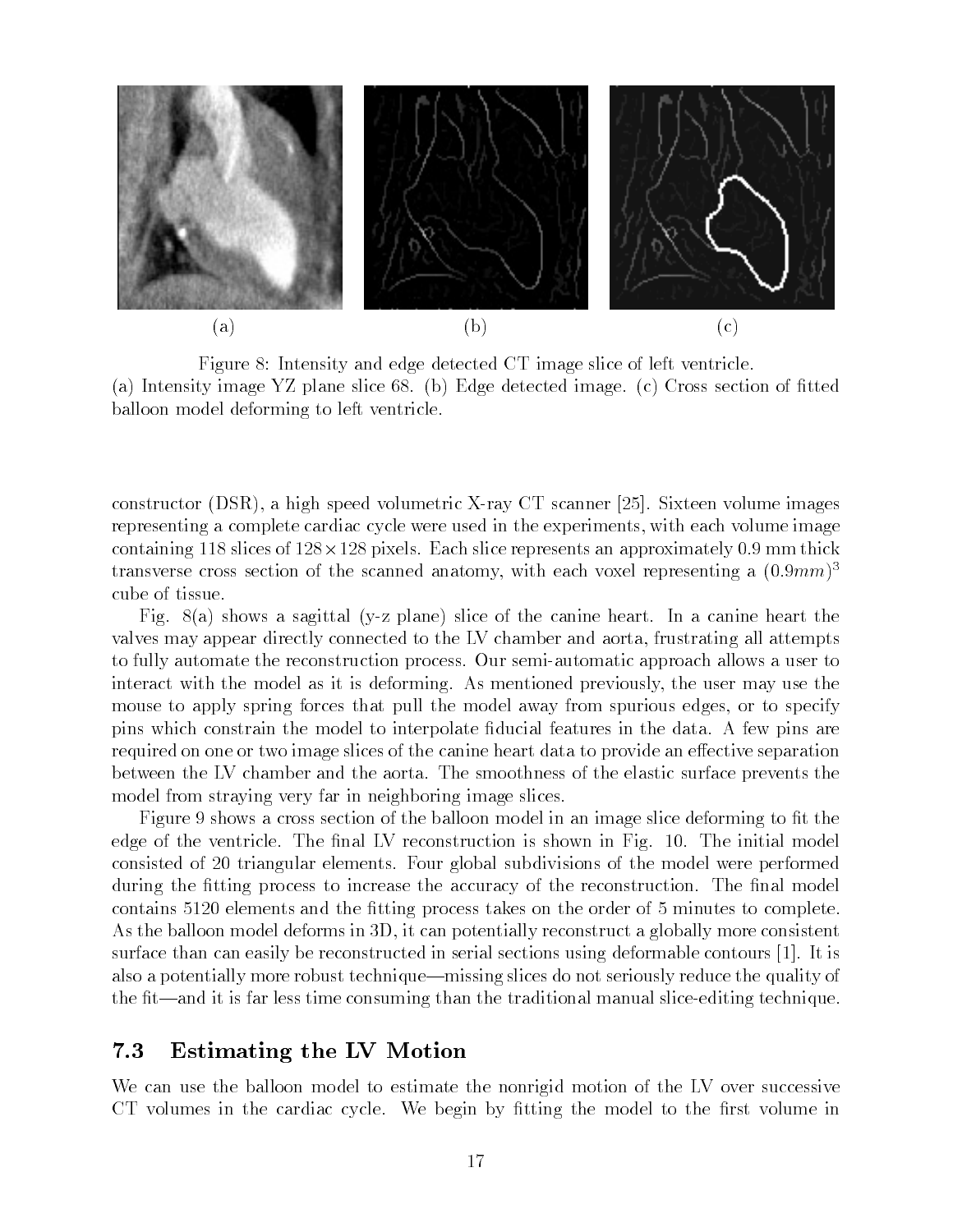

Figure 9: Intensity and edge detected CT image slice of left ventricle. (a) Intensity image XZ plane slice 91. (b) Edge detected image. (c) Cross section of initial balloon model. (d)-(f) Cross section of balloon deforming to left ventricle.



Figure 10: Reconstruction of Left Ventricle. Model parameters:  $\alpha_{ij} = 0.8, \beta_{ij} = 0.2, \kappa = 111.0, \kappa_1 = 110.0, \Delta t = 0.004.$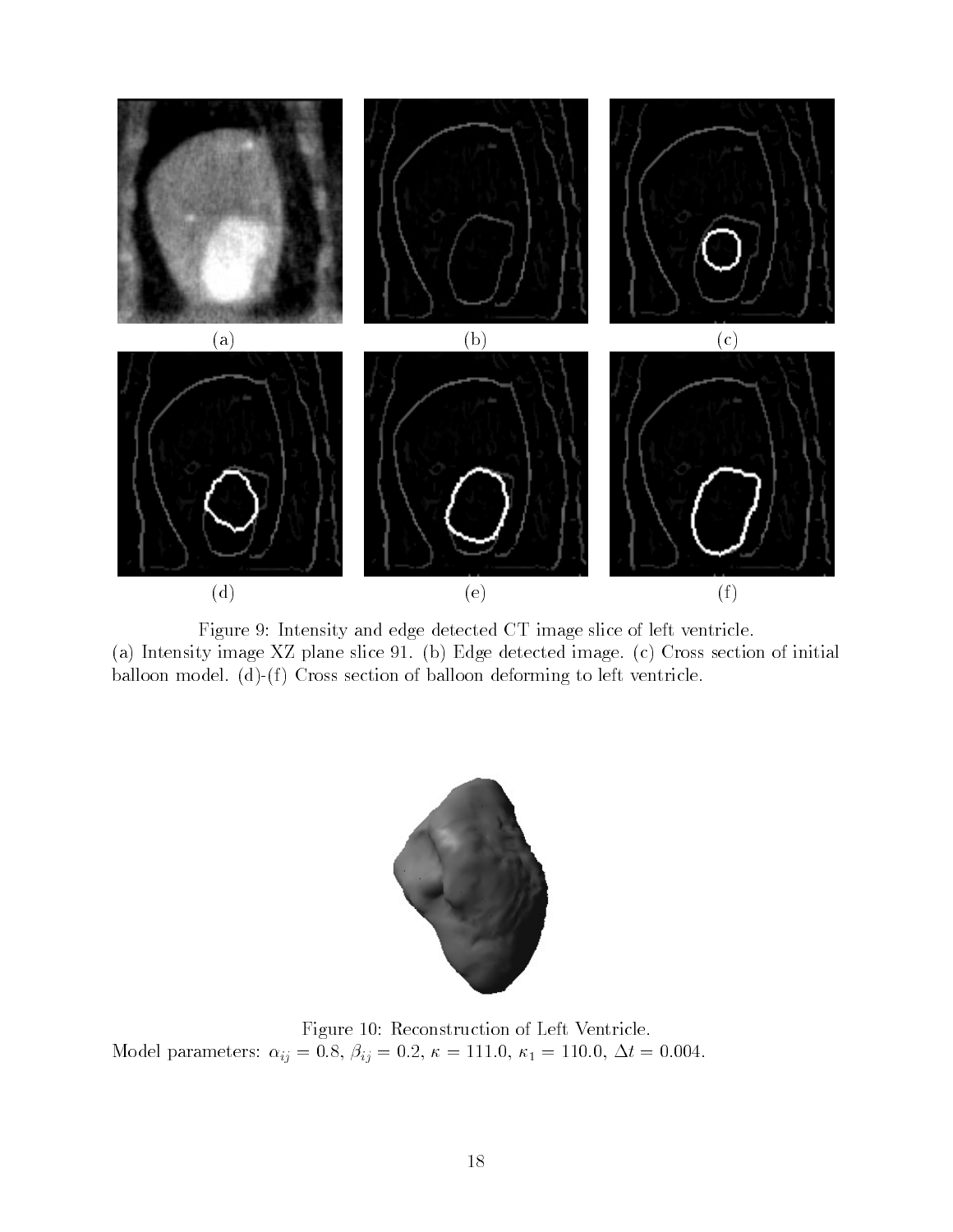the sequence and use this fitted model as the starting point for the reconstruction of the LV in the next volume. We continue this process for all 16 volumes in the cardiac cycle. The tracking process allows the model to be "continuously" deformed by the time-varying external data forces induced by the stream of volume images. The continuous finite element representation enables us to track the approximate motion of any point of the LV surface through the cardiac cycle (not just the nodal points).

Figure (11) shows sagittal slice 67 through the 16 successive CT volumes over one cardiac cycle. Figure  $(12)$  shows the reconstructed LV sequence. Each fitted model contains  $1280$ elements and the entire fitting process, including the time required to input the 4D DSR dataset, takes only about 100 minutes to complete. This demonstrates the enormous potential advantage of the dynamic deformable model approach compared with the time required to manually segment the LV. Once the initial 3D model has been fitted to the first volume. relatively small deformations are needed to fit subsequent volumes; consequently very little user intervention (i.e., application of pin constraints or spring forces) is necessary. Moreover, the fitting time per volume image should decrease as images are acquired at higher rates because the interframe motion will be smaller. This should lead to proportionally greater reductions in effort when the technique is applied to future image scanners capable of greater temporal resolution.

#### **Discussion** 8

The 3D deformable model provides an efficient, semi-automatic segmentation technique which reconstructs a globally coherent surface between image slices that does not suffer from the banding artifacts often seen in surfaces reconstructed by independently contouring each serial tomographic image. The surface model approximates the data across all the slices; hence, it is much less sensitive to noise than locally interpolatory segmentation schemes [3].

An extracted surface model with the aforementioned properties provides many options for quantitative analysis of the anatomic ob ject. In cardiology, for instance, volumetric parameters (end-diastolic and end-systolic volumes, stroke volume, and ejection ratio) are diagnostically significant, while surface curvature extrema often have anatomical significance.

We know from differential geometry that smooth 3D surfaces are uniquely characterized (up to rigid-body transformations) by their first and second fundamental forms [26]. The parametric form of our surface model (i.e.,  $\mathbf{x}(u,v)=\left[x(u,v), y(u,v), z(u,v)\right]$  ) and, in particular, the nodal variables  $(21)$  of its finite element representation contain all the information needed to compute the first and second fundamental forms of the fitted model surface. The intrinsic differential characteristics of the surface, such as the unit normal and the principal curvatures, can be conveniently computed from this information, as can mean and Gaussian curvatures. Furthermore, to compute the volume of the fitted balloon we can make use of Gauss's theorem which reduces a volume calculation problem to a surface integral of the form

$$
\Psi = \iint_{S} F(\mathbf{x}) \, d\sigma. \tag{34}
$$

The balloon model is composed of  $M$  surface elements defined parametrically within an element in (25). Consequently, we can rewrite (34) as the sum of integrals over the surface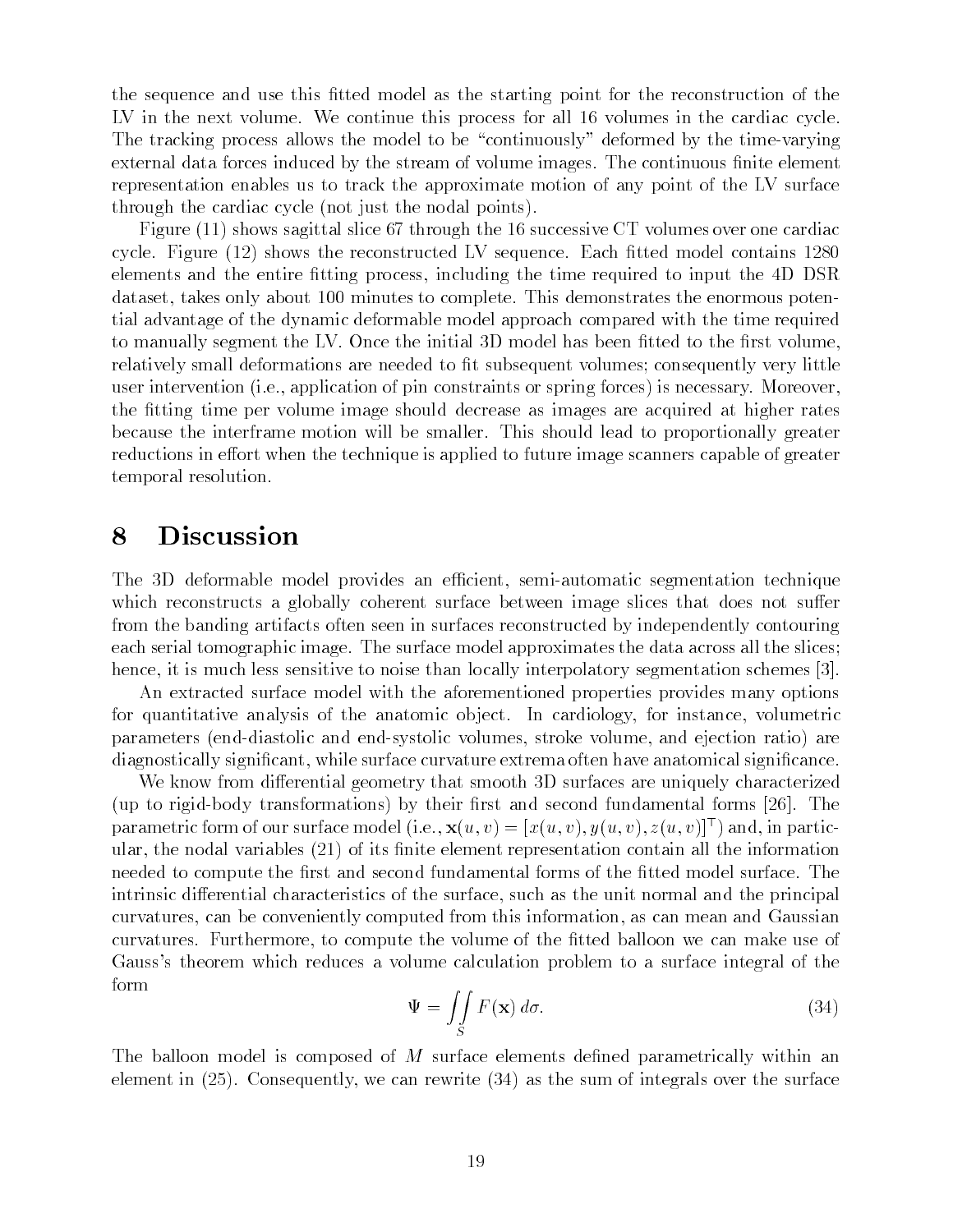

Figure 11: Sagittal slice of successive CT volumes over one cardiac cycle  $(1-16)$  showing motion of LV.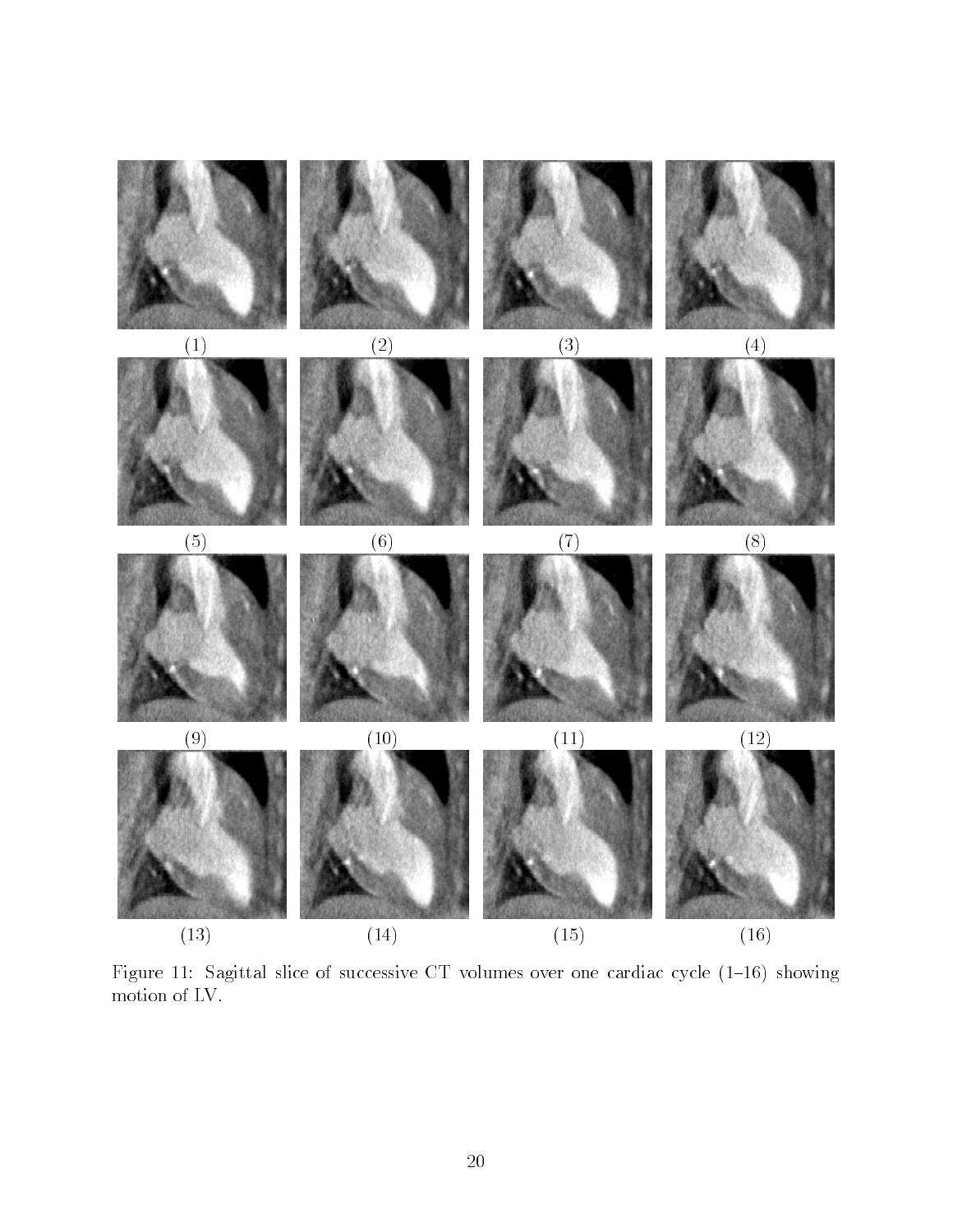

Figure 12: Tracking of the LV motion during one cardiac cycle  $(1-16)$ .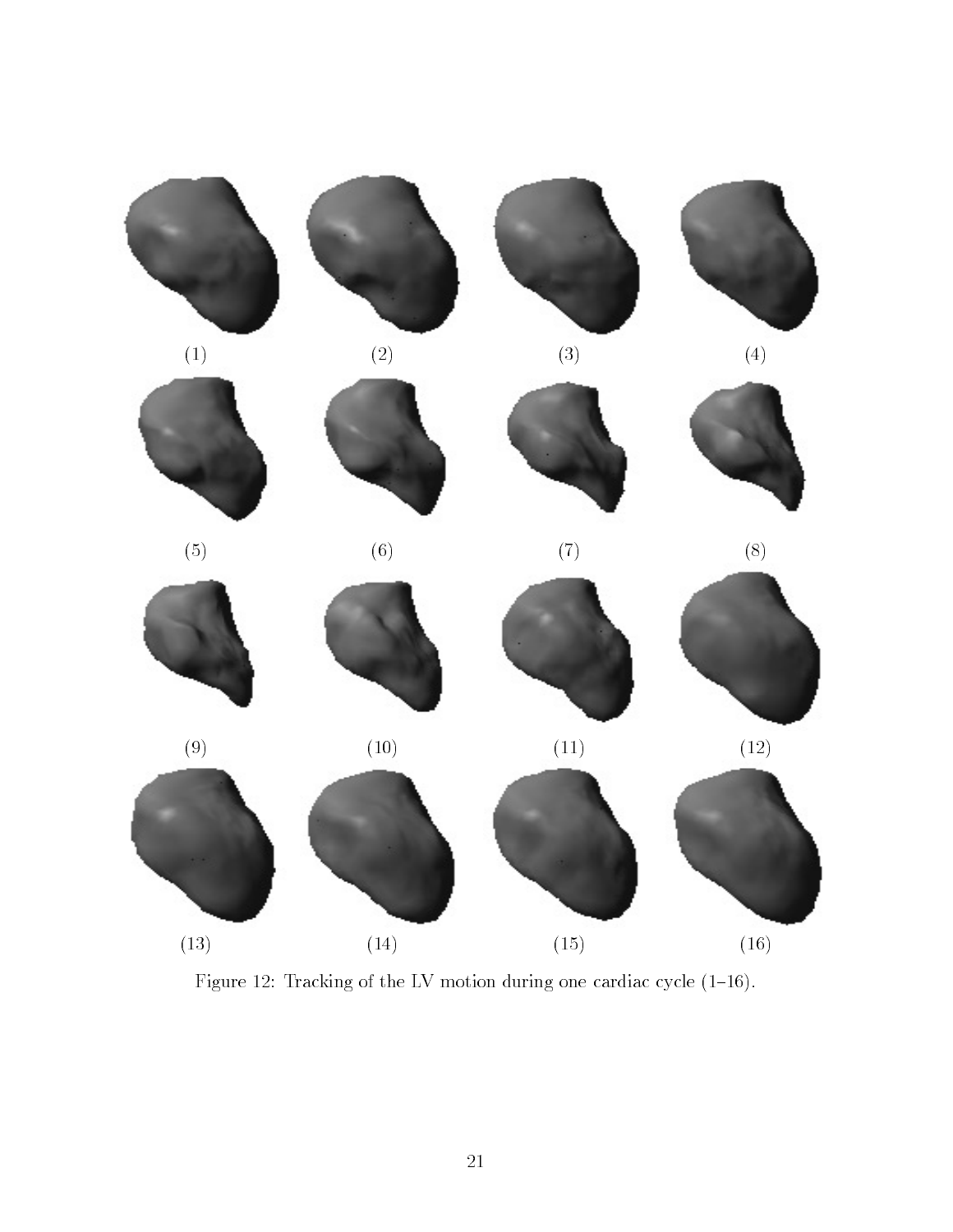

Figure 13: End-diastolic and end-systolic surfaces of LV during cardiac cycle.

elements as follows:

$$
\Psi = \sum_{i=1}^{M} \iint_{S_i} F(\mathbf{x}) d\sigma = \iint_{S_i} F(\mathbf{x}(\xi, \eta)) \det \mathbf{J} d\xi d\eta,
$$
\n(35)

where det <sup>J</sup> =  $\left\|\frac{\partial \mathbf{x}}{\partial \xi}(\xi,\eta) \times \frac{\partial \mathbf{x}}{\partial \eta}(\xi,\eta)\right\|$  is the Jacobian of transformation.

By tracking a parametric surface over time, the dynamic deformable model technique permits a direct analysis of the estimated nonrigid motion. For instance, the variation in the Gaussian curvature of the fitted model over time can be used to estimate the local stretching and shrinking of the LV surface during the cardiac cycle. It should be noted, however, that for the relatively smooth LV surface, the simple tracking scheme employed in this paper estimates the tangential component of the surface velocity field much less reliably than the normal component. A more accurate estimation of the tangential component would require additional data or <sup>a</sup> priori information. For example, SPAMM images [27] depict transient magnetic tags within the heart wall whose motion can be followed over several subsequent images, providing both orthogonal components of the local velocity in the image plane [28]. Our model can readily assimilate this type of information and that available from other sources. For instance,

- *a priori* information about nonrigidity could be included so that the model not only deforms to fit the data but also preserves some basic nonrigid constraints such as isometry or conformality [29].
- fiducial points can be extracted from the model surface and used as a guide when tting the model to subsequent volumes in the sequence.
- the model can be generalized so that it subdivides elements in areas undergoing stretching or bending or merge elements in areas that are less curved (cf. adaptive meshes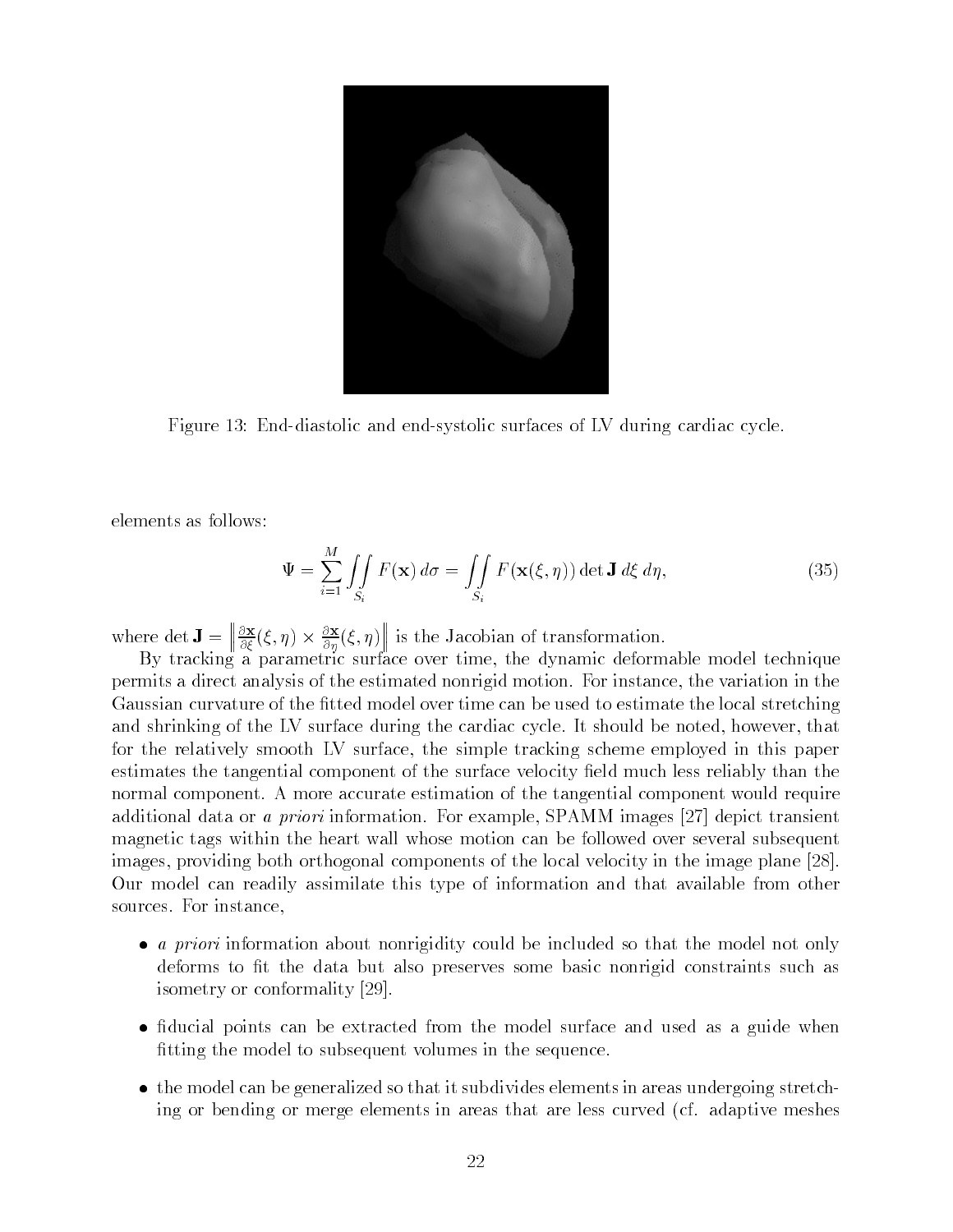[29, 30, 31]). This would enable the elements to better follow the motion of the data points and allow for correspondence recovery.

Obviously, it is difficult to assess the accuracy of our LV reconstruction and tracking results from a single 4D dataset. A complete error analysis would also require quantitative comparisons against images segmented manually by experts and is beyond the scope of this paper.

### 9 **Summary**

We proposed a 3D elastically deformable balloon model for segmentation, reconstruction, and tracking of anatomical structures in multidimensional images. The surface of the model is composed of  $C<sup>1</sup>$  triangular finite elements whose nodal variables include position and first and second parametric partial derivatives of the surface. Lagrangian equations of motion make the dynamic model responsive to forces, derived from the 3D data, which deform its surface to fit the data in an elegant and intuitive manner. The fitting is carried out through numerical time-integration of the motion equations. An iterative integration method is used that exploits the parallelism of shared-memory multiprocessor architectures. This low-latency method supports real-time 3D display of the model as it extracts and tracks an anatomical surface. Furthermore, the model features a recursive, global subdivision capability which can fit a high resolution surface at low overall computational cost.

We described an experimental interactive system that demonstrates some of the capabilities of our model by applying it to 4D cardiac CT data. The system semi-automatically segments, reconstructs, and tracks the LV, allowing the user to initialize the model in the region of interest, dynamically manipulate it during the data analysis, and alter the viewpoint, shading mode, and other visualization parameters at any time. The effective efficiency gains that can accrue from a system of this sort should be even more dramatic with dynamic imaging at higher spatial and temporal resolution. Additional refinements will increase the model's potential to support reliable quantitative analysis of volume, form, and nonrigid motion for diagnostic and other medical purposes. This is a promising direction for further work.

# Acknowledgements

DT is a Fellow of the Canadian Institute for Advanced Research. We thank the following people for their cooperation: The cardiac CT images were made available by Eric Homan of the University of Pennsylvania Medical School and were redistributed to us courtesy of Dmitry Goldgof, University of South Florida. The Monga-Deriche edge detector was provided courtesy of Nicholas Ayache and Gregoire Malandain of INRIA, Paris, France. This research was supported by the Natural Sciences and Engineering Research Council of Canada and the Information Technologies Research Center of Ontario.

# References

[1] I. Carlbom, D. Terzopoulos, and K.M. Harris. Reconstructing and visualizing models of neu-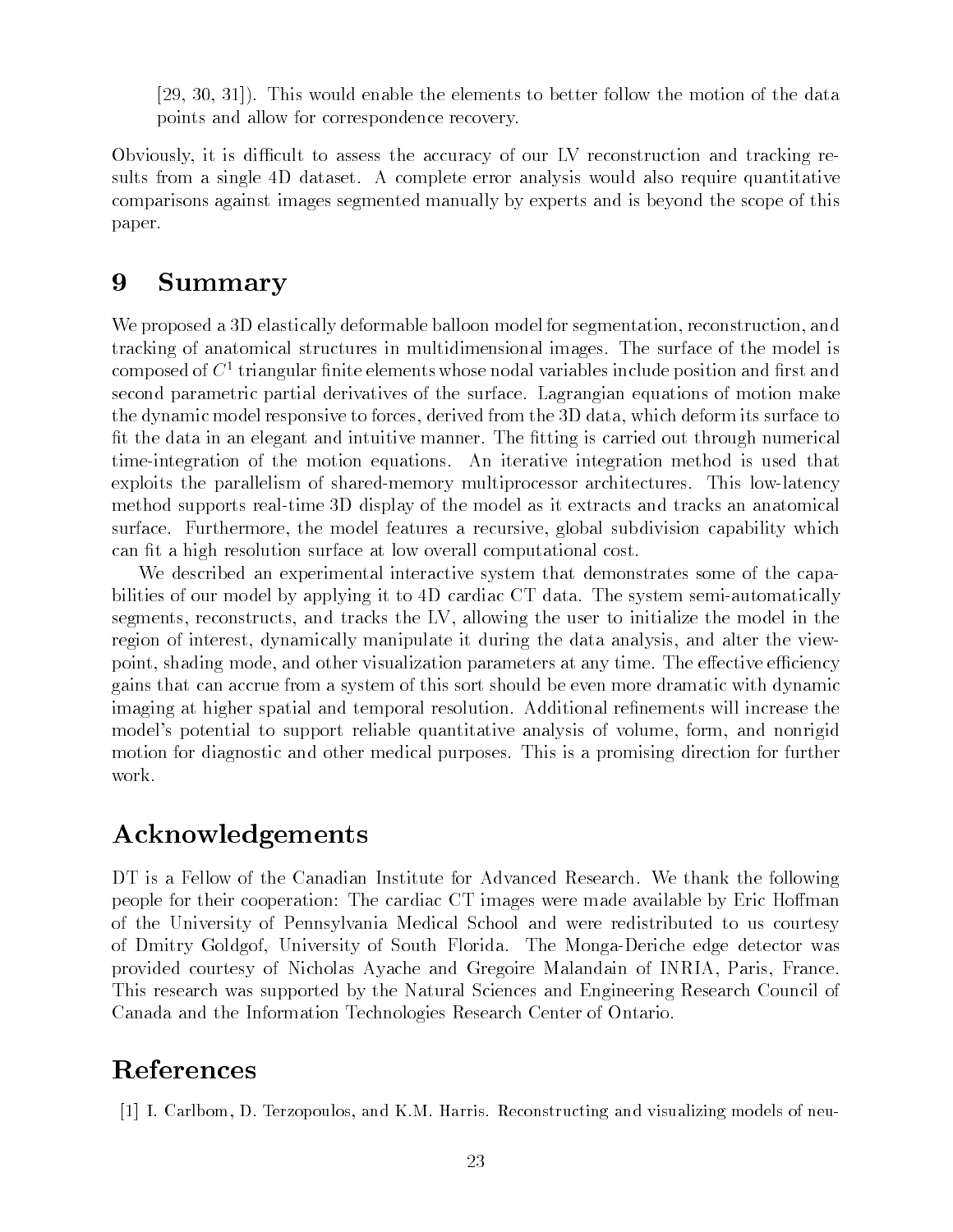ronal dendrites. In N.M. Patrikalakis, editor, Scientific Visualization of Physical Phenomena, pages 623–638. Springer–Verlag, New York, 1991.

- [2] A. Singh, L. von Kurowski, and M.-Y. Chiu. Cardiac MRI Segmentation Using Deformable Models. In Proc. IEEE Conf. on Computers and Cardiology, London, Sept. 1993.
- [3] W.E. Lorenson and H.E. Cline. Marching Cubes, A High Resolution 3D Surface Construction Algorithm. Computer Graphics,  $21(4):163-169$ , 1987.
- [4] P. Sander and S. Zucker. Inferring surface trace and differential structure from 3-D images. IEEE Trans. Pattern Analysis and Machine Intelligence,  $12(9)$ :833-854, 1990.
- [5] S.R. Sternberg. Grayscale Morphology. Computer Vision, Graphics, and Image Processing, 35:333-355, 1986.
- [6] R.A. Drebin, L. Carpenter, and P. Hanrahan. Volume Rendering. Computer Graphics,  $22(4):65{-}74, 1988.$
- [7] D. Terzopoulos, A. Witkin, and M. Kass. Constraints on Deformable Models: Recovering 3D Shape and Nonrigid motion. Artificial Intelligence,  $36(1):91-123$ , 1988.
- [8] D. Terzopoulos and D. Metaxas. Dynamic 3D Models with Local and Global Deformations: Deformable Superquadrics. IEEE Trans. Pattern Analysis and Machine Intelligence,  $13(7)$ :703– 714, 1991.
- [9] A. Pentland and B. Horowitz. Recovery of Nonrigid Motion and Structure. IEEE Trans. Pattern Analysis and Machine Intelligence,  $13(7)$ :730-742, July 1991.
- [10] L.D. Cohen. On Active Contour Models and Balloons. In CVGIP: Image Understanding, volume  $53(2)$ , pages  $211–218$ , March 1991.
- [11] H. Delingette, M. Hebert, and K. Ikeuchi. Shape Representation and Image Segmentation Using Deformable Surfaces. In Proc. IEEE Conf. Comp. Vision and Pattern Recognition pages 467-472, June 1991.
- [12] Y.F. Wang and J.F. Wang. Surface Reconstruction using Deformable Models with Interior and Boundary Constraints. IEEE Trans. Pattern Analysis and Machine Intelligence, 14(5):572– 579, May 1992.
- [13] T. McInerney. Finite Element Techniques for Fitting Deformable Models to 3D Data. Master's thesis, Dept. of Computer Science, University of Toronto, Toronto, ON, Canada, 1992.
- [14] D. Metaxas and D. Terzopoulos. Shape and nonrigid motion estimation through physics-based synthesis. IEEE Transactions on Pattern Analysis and Machine Intelligence,  $15(6)$ :580–591, 1993.
- [15] D. Terzopoulos. Multilevel computational processes for visual surface reconstruction. Computer Vision, Graphics, and Image Processing,  $24.52{-}96$ , 1983.
- [16] D. Terzopoulos. Regularization of Inverse Visual Problems Involving Discontinuities. IEEE Trans. Pattern Analysis and Machine Intelligence, 8(4):413-424, 1986.
- [17] A.A. Young. Epicardial Surface Estimation from Coronary Cineangiograms. Computer Vision, Graphics, and Image Processing,  $47:11-127$ , 1989.